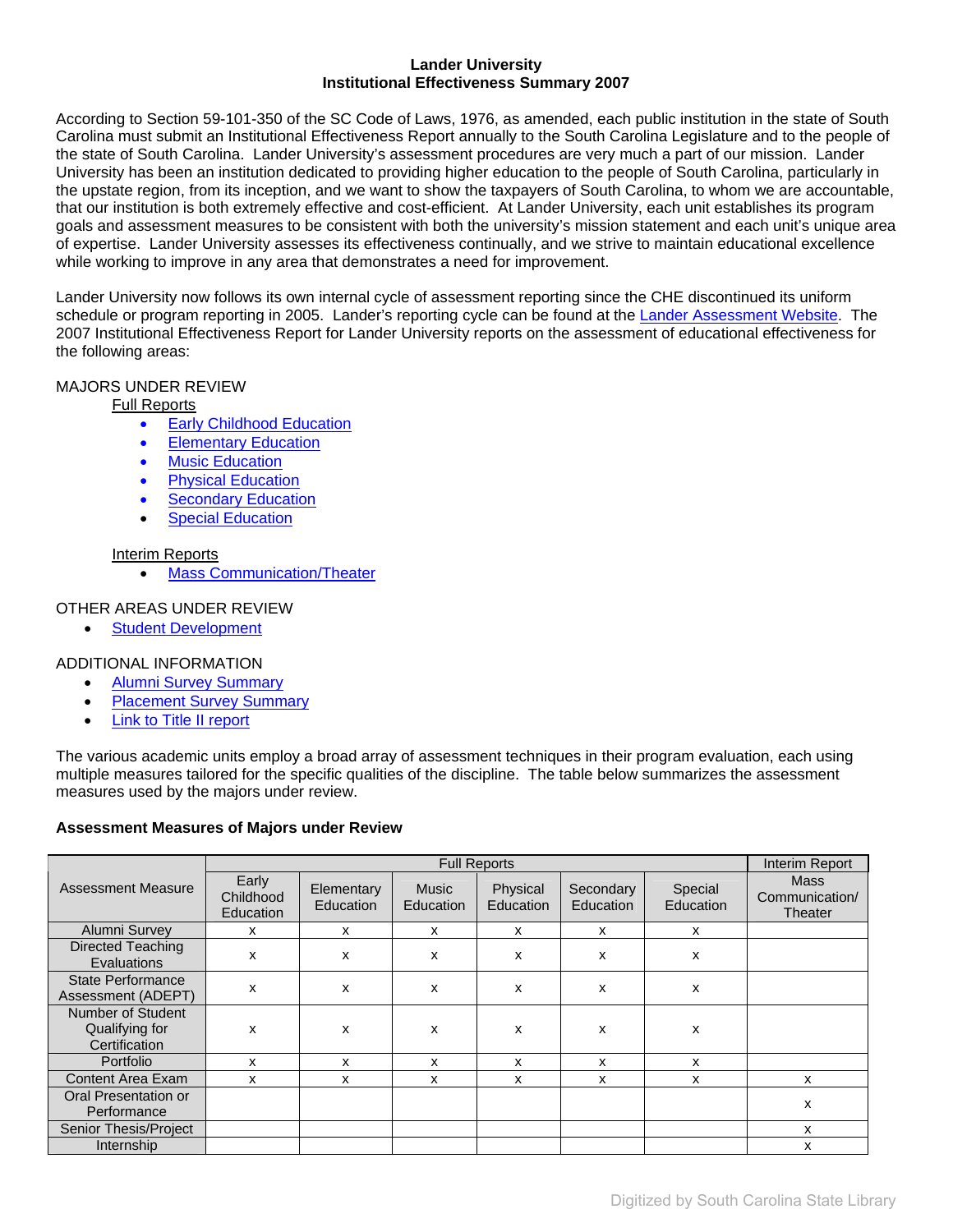# **Program Assessment Summary for Education Programs**

### <span id="page-1-0"></span>I. PROGRAM GOALS:

Lander University offers baccalaureate programs in nine areas of teacher preparation. All Lander University's teacher preparation programs share a common set of program goals, regardless of the department in which they are housed. Early Childhood Education, Elementary Education, and Special Education programs are housed within the Department of Teacher Education. Secondary and other K-12 teacher preparation programs are housed within the department that provides appropriate disciplinary background. The Department of Teacher Education collaborates with other academic units to support their teacher preparation programs.

Students graduating from a teacher preparation program at Lander University should demonstrate a range of knowledge, skills and dispositions based on the recommendations of the specialized professional association (SPA) of their particular discipline area and Lander University College of Education's conceptual framework: "Professional Instructional Leader." The conceptual model, which guides all teacher preparation programs at Lander University, is built upon the following **learner outcomes**.

The Professional Instructional Leader:

- 1. integrates content knowledge and skills of scholarly inquiry to teach all students.
- 2. plans, provides and assesses learning experiences that are supported by research, knowledge of best practice and professional standards.
- 3. collaborates with diverse populations, including students, educators, community members, and families for the benefit of learners.
- 4. engages in reflection and professional development to assess and improve content knowledge and pedagogical skills.
- 5. exhibits dispositions that address the needs of all students and that provide leadership to the profession.

Additionally, each teacher preparation program prepares teachers to meet the standards set by its disciplinary specialized professional association (SPA). These program-specific standards comprise the sixth goal for each teacher education program.

| <b>Assessment</b>                                                                                                           | <b>Goals Addressed</b><br>(see above) | <b>Frequency of</b><br><b>Administration</b> | <b>Frequency of</b><br><b>Evaluation</b> |
|-----------------------------------------------------------------------------------------------------------------------------|---------------------------------------|----------------------------------------------|------------------------------------------|
| <b>Required PRAXIS II Examinations</b>                                                                                      | 6                                     | 8 times per year                             | Annually                                 |
| <b>Directed Teaching Evaluation</b>                                                                                         | 1-6                                   | Each semester                                | Annually                                 |
| Number of students who meet the required standard<br>for the State Performance Assessment                                   | 1-6                                   | Each semester                                | Annually                                 |
| Instrument (ADEPT)                                                                                                          |                                       |                                              |                                          |
| Number of graduates qualified for South Carolina<br>certification                                                           | 1-6                                   | Each semester                                | Annually                                 |
| Performance of graduates during the provisional<br>contract years on the State Performance<br>Assessment Instrument (ADEPT) | 1-6                                   | Annually                                     | Annually                                 |
| Lander University Alumni Survey                                                                                             | 1-5                                   | <b>Biennially</b>                            | <b>Biennially</b>                        |

### II. MEANS OF ASSESSMENT:

### **III. OUTCOMES OF ASSESSMENT:**

Multiple forms of data are collected and evaluated by faculty members in the Department of teacher Education. Each teacher education program collects and reviews data related to requirements of specialty organizations (SPAs) and other accrediting bodies such as the National Council for Accreditation of Teacher Education (NCATE). Although data is gathered and discussed on a regular basis, data from the 2005-2006 academic year, the most recent data set available at the time of this report, will be used to address the outcomes of assessment.

Required PRAXIS II Examinations. All graduates of teacher preparation programs at Lander University are expected to score at or above the required state standard on required Praxis II exams. During the 2005-2006 academic year each candidate was required to take the Principles of Learning & Teaching (PLT) examination and at least one other discipline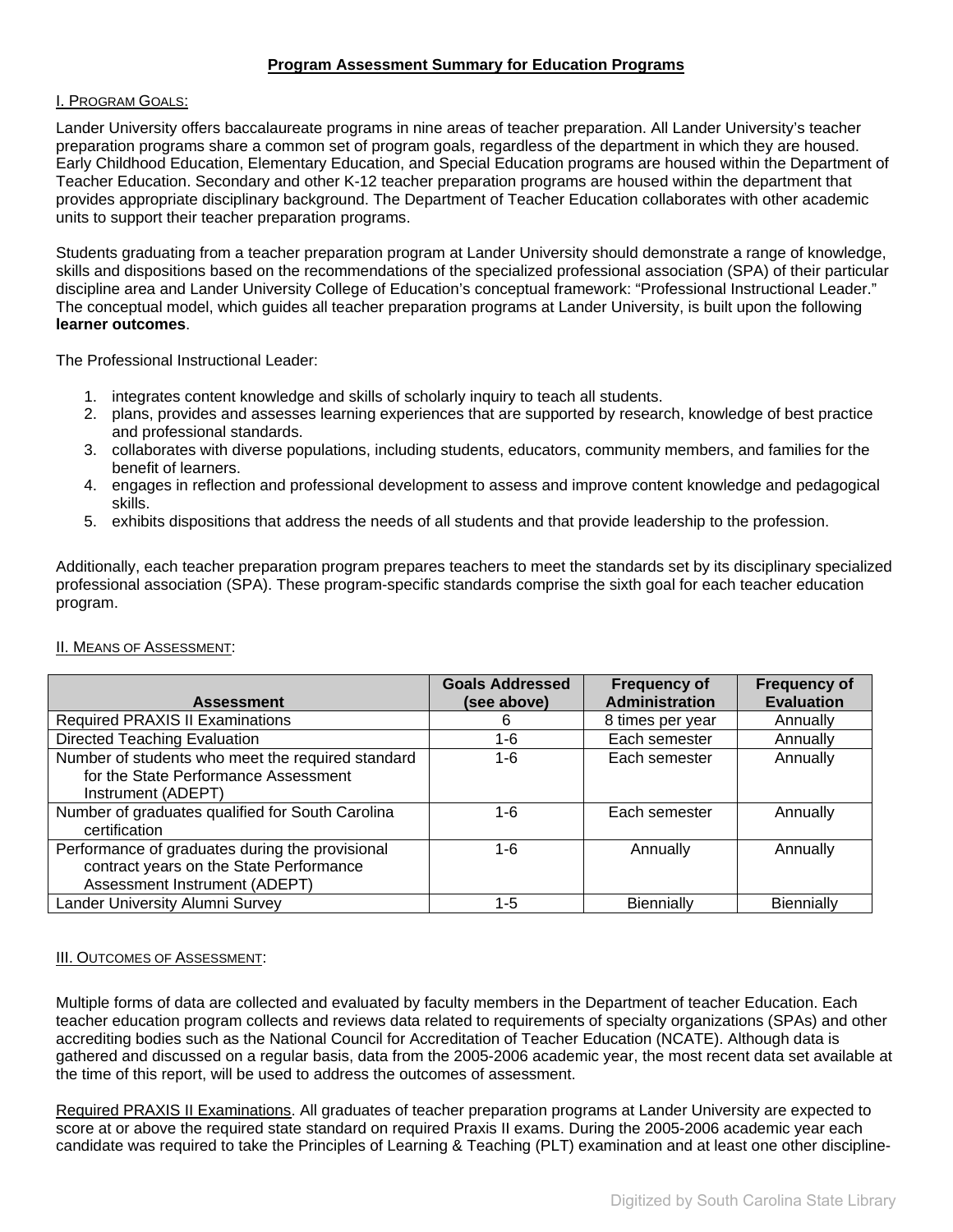specific Praxis II examination. The PLT examination primarily provides data on learning outcomes 1-5. The disciplinespecific PRAXIS II tests primarily provide data related to each specialized area of certification (goal 6).

Candidates for teacher certification are allowed to take PRAXIS II examinations multiple times. As demonstrated in Table A, 54 of the 67 Lander University students (81%) taking the PLT during 2005-2006 passed this examination the first time. Of the 13 who failed the exam the first time, one was a practicing teacher who was completing a Masters of Education degree and who took the test as a result of a state certification requirement. As seen in Table A, this student passed the test on the second attempt. The other 12 were from a variety of program areas including Art Education (2 students), Early Childhood Education (3 students), Elementary Education (5 students), Physical Education (1 student), and History (1 student). Although this information is helpful, no trends of strengths or weaknesses were discernible in these results. Therefore, faculty members have recommended no programmatic changes based upon reflection on these test scores. Second attempt test scores were not yet available at the time of this report.

Table A: 2005-2006 PRAXIS II Principles of Learning & Teaching (PLT) Scores

 $\overline{a}$  defined as  $\overline{a}$ 

| DAIE OF      |                      |                |             |                                     |              |              |         |       |
|--------------|----------------------|----------------|-------------|-------------------------------------|--------------|--------------|---------|-------|
| <b>BIRTH</b> | AREA OF              | TEST           |             | EXAM                                |              | <b>CUT</b>   | P/F     | # Try |
| MMDDYY       | SPECIALI-ZATION      | <b>SESSION</b> | <b>TEST</b> | <b>NAME</b>                         | <b>SCORE</b> | <b>SCORE</b> |         |       |
| 1/4/1983     | Art Education        | 8/5/2006       | 524         | Principles Learning & Teaching 7-12 | 178          | 165          | P       | 1st   |
| 6/30/1982    | <b>Art Education</b> | 6/10/2006      | 524         | Principles Learning & Teaching 7-12 | 189          | 165          | P       | 1st   |
| 9/18/1974    | <b>Art Education</b> | 6/11/2005      | 524         | Principles Learning & Teaching 7-12 | 160          | 165          | F       | 1st   |
| 1/15/1979    | <b>Art Education</b> | 8/6/2006       | 522         | Principles Learning & Teaching K-6  | 167          | 165          | P       | 1st   |
| 7/15/1977    | <b>Art Education</b> | 4/16/2005      | 522         | Principles Learning & Teaching K-6  | 146          | 165          | F       | 1st   |
| 5/7/1984     | Early Childhood      | 4/29/2006      | 522         | Principles Learning & Teaching K-6  | 164          | 165          | F       | 1st   |
| 9/22/1983    | Early Childhood Ed   | 4/29/2006      | 522         | Principles Learning & Teaching K-6  | 154          | 165          | F       | 1st   |
| 7/4/1981     | Early Childhood Ed   | 4/16/2005      | 522         | Principles Learning & Teaching K-6  | 177          | 165          | P       | 1st   |
| 11/28/1978   | Early Childhood Ed   | 4/29/2006      | 522         | Principles Learning & Teaching K-6  | 174          | 165          | Ρ       | 1st   |
| 1/14/1989    | Early Childhood Ed   | 6/11/2005      | 522         | Principles Learning & Teaching K-6  | 168          | 165          | P       | 1st   |
| 5/31/1977    | Early Childhood Ed   | 1/7/2006       | 522         | Principles Learning & Teaching K-6  | 171          | 165          | P       | 1st   |
| 9/28/1985    | Early Childhood Ed   | 4/29/2006      | 522         | Principles Learning & Teaching K-6  | 169          | 165          | P       | 1st   |
| 12/9/1983    | Early Childhood Ed   | 9/16/2006      | 522         | Principles Learning & Teaching K-6  | 193          | 165          | P       | 1st   |
| 10/14/1977   | Early Childhood Ed   | 6/10/2006      | 522         | Principles Learning & Teaching K-6  | 171          | 165          | P       | 1st   |
| 8/16/1984    | Early Childhood Ed   | 11/18/2006     | 522         | Principles Learning & Teaching K-6  | 184          | 165          | P       | 1st   |
| 2/25/1983    | Early Childhood Ed   | 8/5/2006       | 522         | Principles Learning & Teaching K-6  | 178          | 165          | P       | 1st   |
| 7/19/1983    | Early Childhood Ed   | 11/18/2006     | 522         | Principles Learning & Teaching K-6  | 158          | 165          | P       | 1st   |
| 8/5/1984     | Early Childhood Ed   | 11/18/2006     | 522         | Principles Learning & Teaching K-6  | 152          | 165          | F       | 1st   |
| 11/20/1983   | Early Childhood Ed   | 6/10/2006      | 522         | Principles Learning & Teaching K-6  | 181          | 165          | P       | 1st   |
| 11/26/1970   | Early Childhood Ed   | 6/10/2006      | 522         | Principles Learning & Teaching K-6  | 184          | 165          | P       | 1st   |
| 7/24/1984    | Early Childhood Ed   | 11/18/2006     | 522         | Principles Learning & Teaching K-6  | 177          | 165          | P       | 1st   |
| 7/25/1983    | Educ St. Men Ret     | 9/16/2006      | 522         | Principles Learning & Teaching K-6  | 178          | 165          | P       | 1st   |
| 10/5/1983    | Educ St. Men Ret     | 9/16/2006      | 522         | Principles Learning & Teaching K-6  | 188          | 165          | P       | 1st   |
| 7/6/1980     | Elementary           | 4/16/2005      | 522         | Principles Learning & Teaching K-6  | 187          | 165          | P       | 1st   |
| 5/20/1984    | Elementary           | 3/4/2006       | 522         | Principles Learning & Teaching K-6  | 175          | 165          | P       | 1st   |
| 3/9/1984     | Elementary           | 3/4/2006       | 522         | Principles Learning & Teaching K-6  | 192          | 165          | P       | 1st   |
| 8/12/1975    | Elementary           | 9/16/2006      | 522         | Principles Learning & Teaching K-6  | 179          | 165          | P       | 1st   |
| 9/15/2006    | Elementary           | 8/5/2006       | 522         | Principles Learning & Teaching K-6  | 173          | 165          | P       | 1st   |
| 9/28/1981    | Elementary           | 4/29/2006      | 522         | Principles Learning & Teaching K-6  | 188          | 165          | P       | 1st   |
| 6/21/1978    | Elementary           | 8/5/2006       | 522         | Principles Learning & Teaching K-6  | 181          | 165          | P       | 1st   |
| 12/2/1983    | Elementary           | 9/16/2006      | 522         | Principles Learning & Teaching K-6  | 170          | 165          |         | 1st   |
| 3/21/1983    | Elementary           | 11/19/2005     | 522         | Principles Learning & Teaching K-6  | 181          | 165          | $\sf P$ | 1st   |
| 1/9/1984     | Elementary           | 6/10/2006      | 522         | Principles Learning & Teaching K-6  | 174          | 165          | Ρ       | 1st   |
| 12/17/1982   | Elementary           | 8/5/2006       | 522         | Principles Learning & Teaching K-6  | 173          | 165          | P       | 1st   |
| 4/2/1982     | Elementary           | 8/5/2006       | 522         | Principles Learning & Teaching K-6  | 168          | 165          | P       | 1st   |
| 3/2/1984     | Elementary           | 6/10/2006      | 522         | Principles Learning & Teaching K-6  | 168          | 165          | Ρ       | 1st   |
| 2/10/1982    | Elementary           | 8/5/2006       | 522         | Principles Learning & Teaching K-6  | 160          | 165          | F       |       |
|              |                      |                |             |                                     |              |              | Ρ       | 1st   |
| 4/5/1979     | Elementary           | 4/16/2005      | 522         | Principles Learning & Teaching K-6  | 175          | 165          |         | 1st   |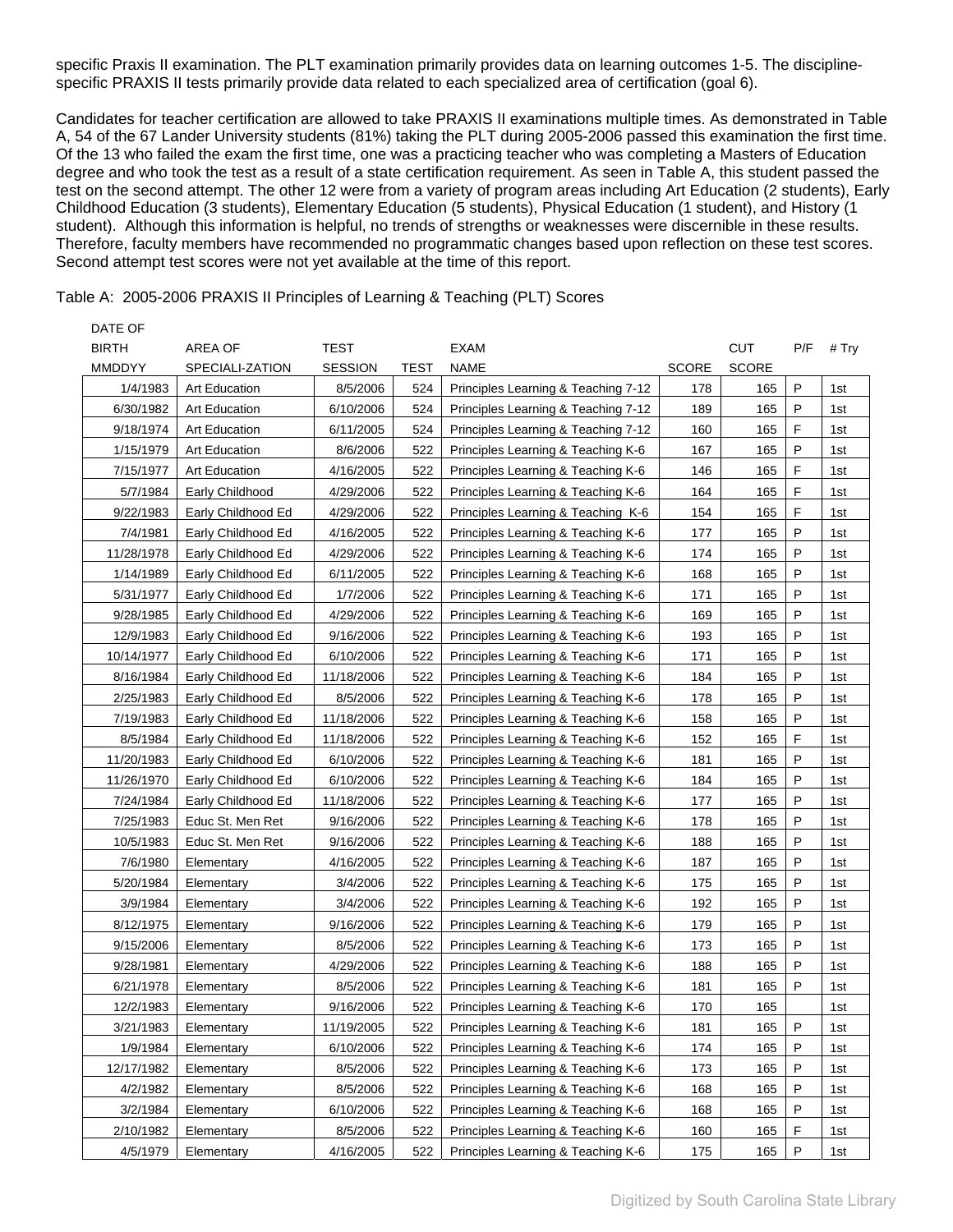| 10/16/1984 | Elementary                | 8/6/2006   | 522 | Principles Learning & Teaching K-6  | 173 | 165 | P           | 1st             |
|------------|---------------------------|------------|-----|-------------------------------------|-----|-----|-------------|-----------------|
| 7/31/1984  | Elementary                | 8/5/2006   | 522 | Principles Learning & Teaching K-6  | 180 | 165 | P           | 1st             |
| 8/20/1982  | Elementary                | 6/10/2006  | 522 | Principles Learning & Teaching K-6  | 179 | 165 | P           | 1st             |
| 8/2/1969   | Elementary                | 9/16/2006  | 522 | Principles Learning & Teaching K-6  | 169 | 165 | P           | 1st             |
| 5/23/1983  | Elementary                | 8/5/2006   | 522 | Principles Learning & Teaching K-6  | 188 | 165 | $\sf P$     | 1st             |
| 3/17/1981  | Elementary                | 4/16/2005  | 522 | Principles Learning & Teaching K-6  | 181 | 165 | P           | 1st             |
| 8/20/1984  | Elementary                | 11/18/2006 | 522 | Principles Learning & Teaching K-6  | 165 | 165 | $\sf P$     | 1st             |
| 8/14/1977  | Elementary                | 6/10/2006  | 522 | Principles Learning & Teaching K-6  | 172 | 165 | P           | 1st             |
| 8/20/1954  | Elementary                | 8/6/2005   | 522 | Principles Learning & Teaching K-6  | 178 | 165 | $\sf P$     | 1st             |
| 9/7/1985   | Elementary                | 11/18/2006 | 522 | Principles Learning & Teaching K-6  | 161 | 165 | F           | 1st             |
| 3/21/1984  | Elementary                | 3/4/2006   | 522 | Principles Learning & Teaching K-6  | 163 | 165 | $\mathsf F$ | 1st             |
| 11/18/1964 | Elementary                | 8/5/2006   | 522 | Principles Learning & Teaching K-6  | 159 | 165 | F           | 1st             |
| 12/24/1984 | Elementary                | 11/18/2006 | 522 | Principles Learning & Teaching K-6  | 181 | 165 | $\sf P$     | 1st             |
| 11/3/1982  | Elementary                | 8/5/2006   | 522 | Principles Learning & Teaching K-6  | 190 | 165 | P           | 1st             |
| 4/19/1983  | Elementary                | 11/18/2006 | 522 | Principles Learning & Teaching K-6  | 173 | 165 | P           | 1st             |
| 5/23/1984  | Elementary                | 11/18/2006 | 522 | Principles Learning & Teaching K-6  | 161 | 165 | F           | 1st             |
| 10/22/1980 | Elementary                | 3/4/2006   | 522 | Principles Learning & Teaching K-6  | 179 | 165 | P           | 1st             |
| 11/11/1969 | English                   | 3/4/2006   | 524 | Principles Learning & Teaching 7-12 | 167 | 165 | P           | 1st             |
| 1/8/1981   | History                   | 6/11/2005  | 523 | Principles Learning & Teaching 5-9  | 156 | 165 | F           | 1st             |
| 1/3/1965   | M.Ed.                     | 6/11/2005  | 522 | Principles Learning & Teaching K-6  | 159 | 165 | F           | 1st             |
| 1/3/1965   | M.Ed.                     | 8/6/2006   | 522 | Principles Learning & Teaching K-6  | 173 | 165 | P           | 2nd             |
| 1/22/1984  | Mathematics               | 3/4/2006   | 524 | Principles Learning & Teaching 7-12 | 183 | 165 | P           | 1 <sup>st</sup> |
| 5/2/1984   | Mathematics Ed            | 3/4/2006   | 524 | Principles Learning & Teaching 7-12 | 181 | 165 | P           | 1 <sup>st</sup> |
| 9/6/1983   | <b>Music Education</b>    | 6/10/2006  | 522 | Principles Learning & Teaching K-6  | 171 | 165 | $\sf P$     | 1 <sup>st</sup> |
| 3/18/1961  | Other Special Ed          | 9/16/2006  | 522 | Principles Learning & Teaching K-6  | 169 | 165 | P           | 1 <sup>st</sup> |
| 11/9/1983  | Other Special Ed          | 3/4/2006   | 522 | Principles Learning & Teaching K-6  | 187 | 165 | P           | 1 <sup>st</sup> |
| 9/29/1984  | <b>Physical Education</b> | 8/5/2006   | 522 | Principles Learning & Teaching K-6  | 159 | 165 | F           | 1 <sup>st</sup> |
| 10/29/1965 | Special Education         | 3/4/2006   | 524 | Principles Learning & Teaching 7-12 | 180 | 165 | $\sf P$     | 1 <sup>st</sup> |
| 1/16/1983  | <b>Special Education</b>  | 3/4/2006   | 524 | Principles Learning & Teaching 7-12 | 174 | 165 | P           | 1 <sup>st</sup> |
| 10/1/1983  | <b>Special Education</b>  | 6/10/2006  | 522 | Principles Learning & Teaching K-6  | 177 | 165 | P           | 1 <sup>st</sup> |

Table B shows the 2005-2006 PRAXIS test scores of Lander students on PRAXIS II specialty tests. One hundred and ninety students took 357 various PRAXIS II specialty tests. Of those 190 students, 147 students passed all of their PRAXIS II non-PLT tests the first time (77%) and 154 passed all specialty tests in the first two attempts (81%).

Table B: 2005-2006 PRAXIS II Discipline-Specific Scores by Examination Name

| <b>DATE OF</b><br><b>BIRTH</b><br><b>MMDDYYYY</b> | <b>AREA OF</b><br><b>SPECIALI-ZATION</b> | <b>TEST</b> | <b>EXAM NAME</b>      | <b>CUT</b><br><b>SCORE</b> | <b>CUT</b><br><b>SCORE</b> | P/F | #<br>Try |
|---------------------------------------------------|------------------------------------------|-------------|-----------------------|----------------------------|----------------------------|-----|----------|
| 10/23/1978                                        | <b>Art Education</b>                     | 133         | <b>Art Content</b>    | 171                        | 149                        | P   | 1st      |
| 7/28/1982                                         | <b>Art Education</b>                     | 133         | <b>Art Content</b>    | 173                        | 149                        | P   | 1st      |
| 1/5/1982                                          | <b>Art Education</b>                     | 133         | <b>Art Content</b>    | 181                        | 149                        | P   | 1st      |
| 2/9/1983                                          | <b>Art Education</b>                     | 133         | <b>Art Content</b>    | 175                        | 149                        | P   | 1st      |
| 4/15/1984                                         | <b>Art Education</b>                     | 133         | <b>Art Content</b>    | 161                        | 149                        | P   | 1st      |
| 6/7/1984                                          | <b>Art Education</b>                     | 133         | <b>Art Content</b>    | 170                        | 149                        | P   | 1st      |
| 4/12/1975                                         | <b>Art Education</b>                     | 133         | <b>Art Content</b>    | 130                        | 149                        | F   | 1st      |
| 7/19/1984                                         | <b>Art Education</b>                     | 133         | <b>Art Content</b>    | 157                        | 149                        | P   | 1st      |
| 6/28/1982                                         | <b>Art Education</b>                     | 133         | <b>Art Content</b>    | 179                        | 149                        | P   | 1st      |
| 8/21/1984                                         | <b>Art Education</b>                     | 133         | <b>Art Content</b>    | 182                        | 149                        | P   | 1st      |
| 3/20/1982                                         | <b>Art Education</b>                     | 133         | <b>Art Content</b>    | 182                        | 149                        | P   | 1st      |
| 10/6/1967                                         | <b>Art Education</b>                     | 133         | <b>Art Content</b>    | 170                        | 149                        | P   | 1st      |
| 1/4/1983                                          | <b>Art Education</b>                     | 133         | Art Content Knowledge | 176                        | 149                        | P   | 1st      |
| 6/18/1982                                         | <b>Art Education</b>                     | 133         | Art Content Knowledge | 151                        | 149                        | P   | 1st      |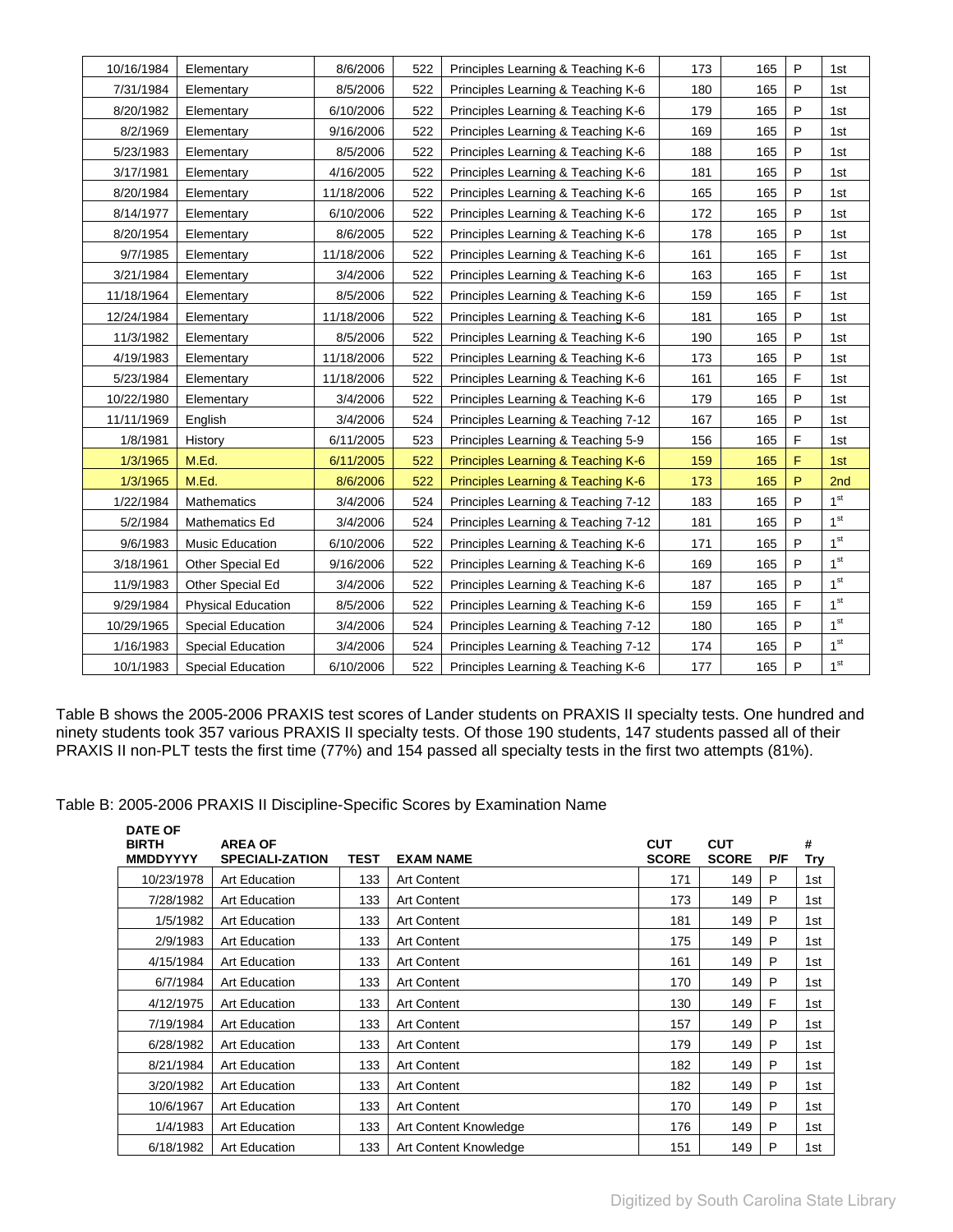| 1/4/1983   | <b>Art Education</b>     | 131 | Art Making                           | 157 | 155 | P | 1st |
|------------|--------------------------|-----|--------------------------------------|-----|-----|---|-----|
| 6/18/1982  | <b>Art Education</b>     | 131 | Art Making                           | 146 | 155 | F | 1st |
| 2/11/1978  | <b>Art Education</b>     | 131 | Art Making                           | 157 | 155 | Ρ | 1st |
| 10/23/1978 | <b>Art Education</b>     | 131 | Art Making                           | 163 | 155 | P | 1st |
| 7/28/1982  | <b>Art Education</b>     | 131 | <b>Art Making</b>                    | 165 | 155 | P | 1st |
| 1/5/1982   | <b>Art Education</b>     | 131 | Art Making                           | 163 | 155 | P | 1st |
| 2/9/1983   | Art Education            | 131 | Art Making                           | 148 | 155 | F | 1st |
| 4/15/1984  | <b>Art Education</b>     | 131 | Art Making                           | 168 | 155 | P | 1st |
| 6/7/1984   | <b>Art Education</b>     | 131 | Art Making                           | 154 | 155 | F | 1st |
| 2/14/1981  | <b>Art Education</b>     | 131 | Art Making                           | 153 | 155 | F | 1st |
| 2/14/1981  | <b>Art Education</b>     | 131 | Art Making                           | 160 | 155 | P | 2nd |
| 4/12/1975  | <b>Art Education</b>     | 131 | Art Making                           | 110 | 155 | F | 1st |
| 7/19/1984  | <b>Art Education</b>     | 131 | Art Making                           | 152 | 155 | F | 1st |
| 6/28/1982  | <b>Art Education</b>     | 131 | Art Making                           | 165 | 155 | P | 1st |
| 8/21/1984  | <b>Art Education</b>     | 131 | Art Making                           | 159 | 155 | P | 1st |
| 3/20/1982  | <b>Art Education</b>     | 131 | Art Making                           | 159 | 155 | P | 1st |
| 10/6/1967  | <b>Art Education</b>     | 131 | Art Making                           | 146 | 155 | F | 1st |
| 3/31/1982  | Early Childhood Ed       | 20  | Early childhood Education            | 600 | 520 | P | 1st |
|            | Early Childhood Ed       | 20  | Early childhood Education            | 680 | 520 | P | 1st |
| 12/3/1983  | Early Childhood Ed       | 20  | Early childhood Education            | 550 | 520 | P | 1st |
| 4/3/1983   | Special Education        | 20  | Early childhood Education            | 760 | 520 | P | 1st |
| 3/3/1971   | Elementary               | 353 | Ed of Exceptional Students CK        | 193 | 143 | P | 1st |
| 5/21/1982  | Special Education        | 353 | Ed of Exceptional Students CK        | 179 | 143 | P | 1st |
| 5/2/1983   | <b>Special Education</b> | 353 | Ed of Exceptional Students Core Know | 175 | 143 | P | 1st |
| 3/3/1971   | Elementary               | 382 | Ed of Exceptional Students LD        | 200 | 158 | P | 1st |
| 10/7/1982  | <b>Special Education</b> | 382 | Ed of Exceptional Students LD        | 174 | 158 | P | 1st |
| 5/21/1982  | <b>Special Education</b> | 382 | Ed of Exceptional Students LD        | 162 | 158 | P | 1st |
| 12/2/1983  | Special Education        | 382 | Ed of Exceptional Students LD        | 158 | 158 | P | 1st |
| 7/25/1983  | Educ St. Men Ret         | 353 | Ed of Exceptional Students: Core Ck  | 176 | 143 | P | 1st |
| 10/5/1983  | Educ St. Men Ret         | 353 | Ed of Exceptional Students: Core Ck  | 179 | 143 | P | 1st |
| 3/18/1961  | Other Special Ed         | 353 | Ed of Exceptional Students: Core Ck  | 174 | 143 | P | 1st |
| 6/23/1971  | Other Special Ed         | 353 | Ed of Exceptional Students: Core Ck  | 177 | 143 | P | 1st |
| 6/8/1982   | Psychology               | 353 | Ed of Exceptional Students: Core Ck  | 148 | 143 | F | 1st |
| 11/23/1973 | <b>Special Education</b> | 353 | Ed of Exceptional Students: Core Ck  | 184 | 143 | P | 1st |
| 5/18/1982  | Special Education        | 353 | Ed of Exceptional Students: Core Ck  | 174 | 143 | P | 1st |
| 11/9/1983  | Other Special Ed         | 382 | Ed of Exceptional Students: Lrn Dis  | 194 | 158 | P | 1st |
| 7/20/1983  | Special Education        | 382 | Ed of Exceptional Students: Lrn Dis  | 163 | 158 | P | 1st |
| 9/13/1983  | Special Education        | 382 | Ed of Exceptional Students: Lrn Dis  | 171 | 158 | P | 1st |
| 11/23/1973 | Special Education        | 382 | Ed of Exceptional Students: Lrn Dis  | 171 | 158 | Р | 1st |
| 10/6/1981  | Special Education        | 382 | Ed of Exceptional Students: Lrn Dis  | 160 | 158 | P | 1st |
| 4/5/1983   | <b>Special Education</b> | 382 | Ed of Exceptional Students: Lrn Dis  | 178 | 158 | Ρ | 1st |
| 10/1/1983  | <b>Special Education</b> | 382 | Ed of Exceptional Students: Lrn Dis  | 178 | 158 | P | 1st |
| 7/25/1983  | Educ St. Men Ret         | 542 | Ed of Exceptional Students: MTMD     | 190 | 165 | P | 1st |
| 10/5/1983  | Educ St. Men Ret         | 542 | Ed of Exceptional Students: MTMD     | 190 | 165 | P | 1st |
| 3/18/1961  | Other Special Ed         | 542 | Ed of Exceptional Students: MTMD     | 181 | 165 | P | 1st |
| 5/7/1984   | Early Childhood          | 21  | <b>Education of Young Children</b>   | 184 | 158 | Ρ | 1st |
| 8/16/1984  | Early Childhood Ed       | 21  | Education of Young Children          | 191 | 158 | P | 1st |
| 9/22/1983  | Early Childhood Ed       | 21  | Education of Young Children          | 185 | 158 | Ρ | 1st |
| 12/6/1982  | Early Childhood Ed       | 21  | Education of Young Children          | 186 | 158 | P | 1st |
| 9/30/1983  | Early Childhood Ed       | 21  | Education of Young Children          | 180 | 158 | P | 1st |
| 3/31/1982  | Early Childhood Ed       | 21  | Education of Young Children          | 180 | 158 | P | 1st |
| 8/29/1983  | Early Childhood Ed       | 21  | Education of Young Children          | 184 | 158 | P | 1st |
| 9/28/1985  | Early Childhood Ed       | 21  | <b>Education of Young Children</b>   | 178 | 158 | Ρ | 1st |
| 11/22/1983 | Early Childhood Ed       | 21  | Education of Young Children          | 183 | 158 | P | 1st |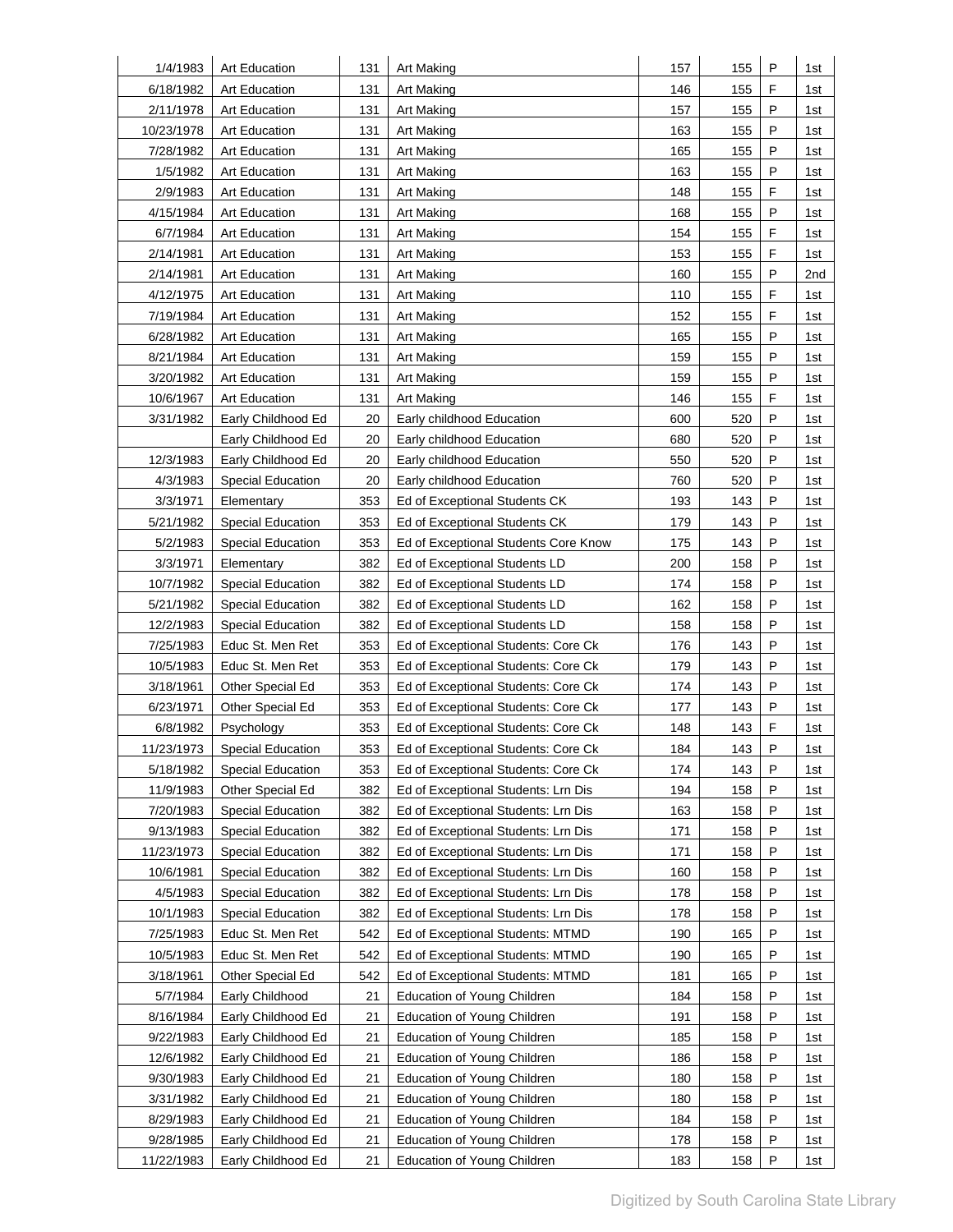| 10/14/1977 | Early Childhood Ed  | 21              | Education of Young Children        | 198 | 158 | P | 1st |
|------------|---------------------|-----------------|------------------------------------|-----|-----|---|-----|
| 8/16/1984  | Early Childhood Ed  | 21              | <b>Education of Young Children</b> | 172 | 158 | P | 1st |
| 2/25/1983  | Early Childhood Ed  | 21              | Education of Young Children        | 184 | 158 | P | 1st |
| 7/19/1983  | Early Childhood Ed  | 21              | Education of Young Children        | 175 | 158 | P | 1st |
| 12/3/1983  | Early Childhood Ed  | 21              | Education of Young Children        | 194 | 158 | P | 1st |
| 4/7/1985   | Early Childhood Ed  | 21              | Education of Young Children        | 187 | 158 | P | 1st |
| 8/5/1984   | Early Childhood Ed  | 21              | Education of Young Children        | 170 | 158 | P | 1st |
| 11/17/1983 | Early Childhood Ed  | 21              | Education of Young Children        | 180 | 158 | P | 1st |
| 2/21/1983  | Early Childhood Ed  | 21              | Education of Young Children        | 176 | 158 | P | 1st |
| 1/24/1983  | Early Childhood Ed  | 21              | Education of Young Children        | 187 | 158 | P | 1st |
| 7/24/1984  | Early Childhood Ed  | 21              | Education of Young Children        | 170 | 158 | P | 1st |
| 1/18/1962  | Elementary          | 21              | Education of Young Children        | 194 | 158 | P | 1st |
| 6/26/1962  | I - Music Education | 21              | Education of Young Children        | 160 | 158 | P | 1st |
| 11/9/1983  | Other Special Ed    | 21              | Education of Young Children        | 195 | 158 | P | 1st |
| 3/25/1981  | Early Childhood Ed  | 12              | Elem Ed Content Area               | 157 | 145 | P | 1st |
| 6/9/1966   | Early Childhood Ed  | 12              | Elem Ed Content Area               | 153 | 145 | P | 1st |
| 4/1/1972   | Educ St. Men Ret    | 12              | Elem Ed Content Area               | 163 | 145 | P | 1st |
| 8/4/1984   | Elementary          | 12              | Elem Ed Content Area               | 149 | 145 | P | 1st |
| 8/13/1984  | Elementary          | 12              | Elem Ed Content Area               | 155 | 145 | P | 1st |
| 8/1/1984   | Elementary          | 12              | Elem Ed Content Area               | 157 | 145 | P | 1st |
| 10/6/1983  | Elementary          | 12              | Elem Ed Content Area               | 152 | 145 | P | 1st |
| 9/13/1983  | Elementary          | 12              | Elem Ed Content Area               | 155 | 145 | P | 1st |
| 5/20/1984  | Elementary          | 12              | Elem Ed Content Area               | 146 | 145 | P | 1st |
| 3/9/1984   | Elementary          | 12              | Elem Ed Content Area               | 163 | 145 | P | 1st |
| 7/30/1984  | Elementary          | 12              | Elem Ed Content Area               | 160 | 145 | Ρ | 1st |
| 5/8/1978   | Elementary          | 12              | Elem Ed Content Area               | 152 | 145 | P | 1st |
| 8/12/1975  | Elementary          | 12              | Elem Ed Content Area               | 149 | 145 | P | 1st |
| 4/17/1981  | Elementary          | 12              | Elem Ed Content Area               | 152 | 145 | P | 2nd |
| 1/7/1984   | Elementary          | 12              | Elem Ed Content Area               | 149 | 145 | P | 1st |
| 4/8/1982   | Elementary          | 12              | Elem Ed Content Area               | 157 | 145 | P | 1st |
| 12/19/1983 | Elementary          | 12              | Elem Ed Content Area               | 163 | 145 | P | 1st |
| 12/2/1983  | Elementary          | 12              | Elem Ed Content Area               | 155 | 145 | P | 1st |
| 3/8/1983   | Elementary          | 12              | Elem Ed Content Area               | 144 | 145 | F | 1st |
| 1/9/1984   | Elementary          | 12 <sup>°</sup> | Elem Ed Content Area               | 157 | 145 | P | 1st |
| 12/17/1982 | Elementary          | 12              | Elem Ed Content Area               | 142 | 145 | F | 1st |
| 12/17/1982 | Elementary          | 12              | Elem Ed Content Area               | 152 | 145 | P | 2nd |
| 7/23/1983  | Elementary          | 12              | Elem Ed Content Area               | 159 | 145 | Ρ | 1st |
| 11/20/1983 | Elementary          | 12              | Elem Ed Content Area               | 160 | 145 | P | 1st |
| 3/2/1984   | Elementary          | 12              | Elem Ed Content Area               | 149 | 145 | P | 1st |
| 2/10/1982  | Elementary          | 12              | Elem Ed Content Area               | 157 | 145 | P | 1st |
| 1/16/1982  | Elementary          | 12              | Elem Ed Content Area               | 160 | 145 | P | 1st |
| 8/13/1979  | Elementary          | 12              | Elem Ed Content Area               | 157 | 145 | P | 1st |
| 6/22/1977  | Elementary          | 12              | Elem Ed Content Area               | 152 | 145 | P | 1st |
| 8/31/1982  | Elementary          | 12              | Elem Ed Content Area               | 147 | 145 | P | 1st |
| 7/31/1984  | Elementary          | 12              | Elem Ed Content Area               | 163 | 145 | Р | 1st |
| 8/20/1982  | Elementary          | 12              | Elem Ed Content Area               | 157 | 145 | P | 1st |
| 8/2/1969   | Elementary          | 12              | Elem Ed Content Area               | 152 | 145 | P | 1st |
| 3/8/1981   | Elementary          | 12              | Elem Ed Content Area               | 146 | 145 | P | 1st |
| 12/27/1982 | Elementary          | 12              | Elem Ed Content Area               | 157 | 145 | Ρ | 1st |
| 5/3/1977   | Elementary          | 12              | Elem Ed Content Area               | 163 | 145 | P | 1st |
| 8/20/1984  | Elementary          | 12              | Elem Ed Content Area               | 160 | 145 | P | 1st |
| 8/14/1977  | Elementary          | 12              | Elem Ed Content Area               | 149 | 145 | P | 1st |
| 3/3/1984   | Elementary          | 12              | Elem Ed Content Area               | 152 | 145 | P | 1st |
| 4/17/1985  | Elementary          | 12              | Elem Ed Content Area               | 153 | 145 | P | 1st |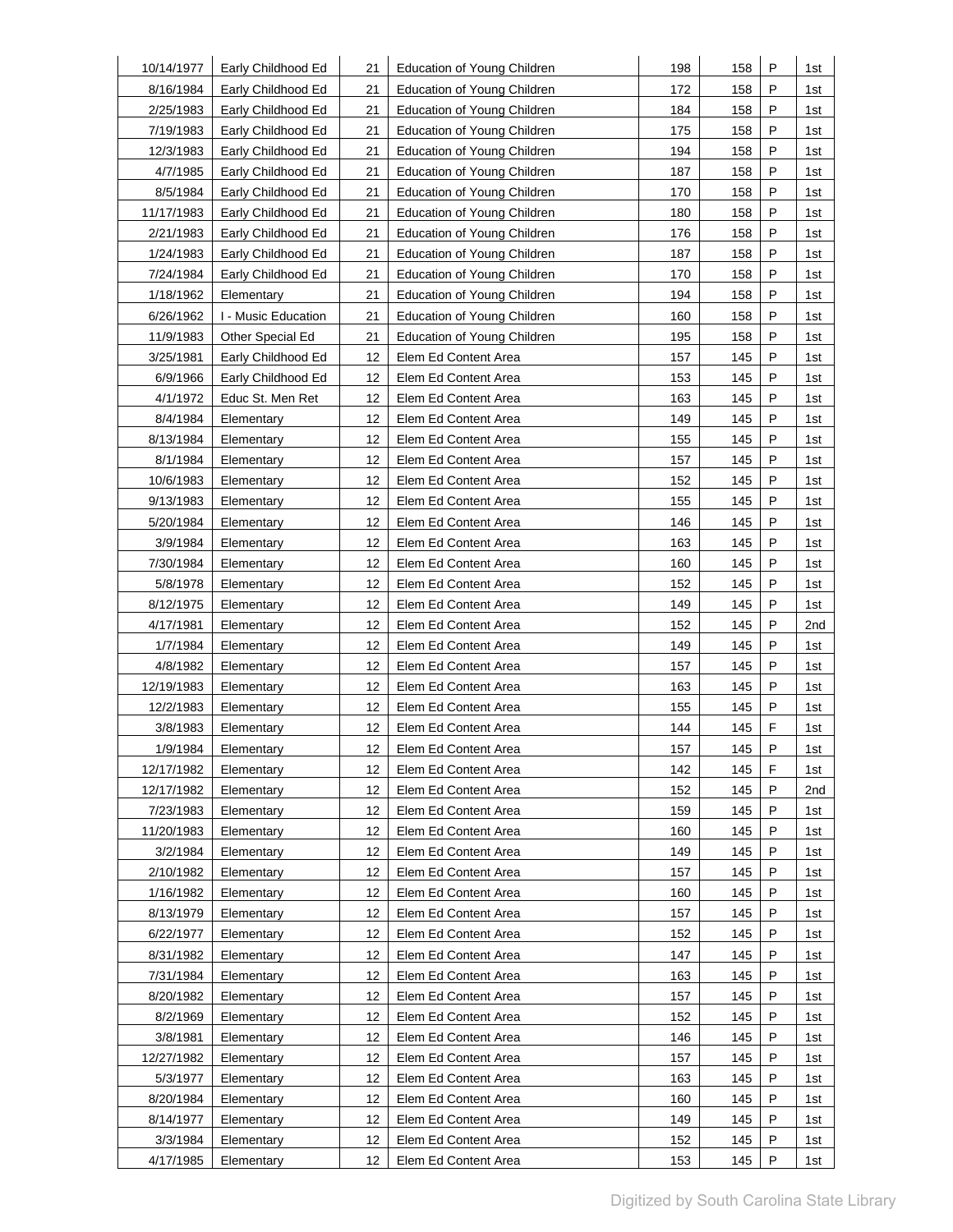| 8/20/1954  | Elementary               | 12 | Elem Ed Content Area            | 155 | 145 | P | 1st |
|------------|--------------------------|----|---------------------------------|-----|-----|---|-----|
| 8/13/1983  | Elementary               | 12 | Elem Ed Content Area            | 163 | 145 | P | 1st |
| 8/18/1981  | Elementary               | 12 | Elem Ed Content Area            | 119 | 145 | F | 1st |
| 8/18/1981  | Elementary               | 12 | Elem Ed Content Area            | 155 | 145 | P | 2nd |
| 9/7/1985   | Elementary               | 12 | Elem Ed Content Area            | 160 | 145 | P | 1st |
| 3/21/1984  | Elementary               | 12 | Elem Ed Content Area            | 149 | 145 | P | 1st |
| 8/19/1983  | Elementary               | 12 | Elem Ed Content Area            | 157 | 145 | P | 1st |
| 11/18/1964 | Elementary               | 12 | Elem Ed Content Area            | 157 | 145 | P | 1st |
| 12/24/1984 | Elementary               | 12 | Elem Ed Content Area            | 150 | 145 | P | 1st |
| 4/24/1983  | Elementary               | 12 | Elem Ed Content Area            | 146 | 145 | P | 1st |
| 10/25/1982 | Elementary               | 12 | Elem Ed Content Area            | 150 | 145 | P | 1st |
| 11/24/1980 | Elementary               | 12 | Elem Ed Content Area            | 150 | 145 | P | 1st |
| 5/12/1983  | Elementary               | 12 | Elem Ed Content Area            | 152 | 145 | P | 1st |
| 5/12/1983  | Elementary               | 12 | Elem Ed Content Area            | 152 | 145 | P | 1st |
| 4/19/1983  | Elementary               | 12 | Elem Ed Content Area            | 160 | 145 | P | 1st |
| 10/9/1985  | Elementary               | 12 | Elem Ed Content Area            | 163 | 145 | P | 1st |
| 5/23/1984  | Elementary               | 12 | Elem Ed Content Area            | 153 | 145 | P | 1st |
| 2/20/1982  | Elementary               | 12 | Elem Ed Content Area            | 155 | 145 | P | 1st |
| 10/20/1980 | <b>Music Education</b>   | 12 | Elem Ed Content Area            | 157 | 145 | P | 1st |
| 10/28/1983 | <b>Special Education</b> | 12 | Elem Ed Content Area            | 152 | 145 | P | 1st |
| 10/4/1982  | <b>Special Education</b> | 12 | Elem Ed Content Area            | 156 | 145 | P | 1st |
| 3/28/1983  | <b>Special Education</b> | 12 | Elem Ed Content Area            | 157 | 145 | P | 1st |
| 1/16/1983  | <b>Special Education</b> | 12 | Elem Ed Content Area            | 163 | 145 | P | 1st |
| 4/5/1983   | <b>Special Education</b> | 12 | Elem Ed Content Area            | 156 | 145 | P | 1st |
| 10/1/1983  | <b>Special Education</b> | 12 | Elem Ed Content Area            | 160 | 145 | P | 1st |
| 7/25/1983  | Educ St. Men Ret         | 11 | Elem Ed Curr Instruc Assessment | 177 | 164 | P | 1st |
| 10/5/1983  | Educ St. Men Ret         | 11 | Elem Ed Curr Instruc Assessment | 163 | 164 | F | 1st |
| 8/4/1984   | Elementary               | 11 | Elem Ed Curr Instruc Assessment | 167 | 164 | P | 2nd |
| 8/4/1984   | Elementary               | 11 | Elem Ed Curr Instruc Assessment | 158 | 164 | F | 1st |
| 8/13/1984  | Elementary               | 11 | Elem Ed Curr Instruc Assessment | 180 | 164 | P | 1st |
| 8/1/1984   | Elementary               | 11 | Elem Ed Curr Instruc Assessment | 175 | 164 | P | 1st |
| 10/6/1983  | Elementary               | 11 | Elem Ed Curr Instruc Assessment | 179 | 164 | P | 1st |
| 9/13/1983  | Elementary               | 11 | Elem Ed Curr Instruc Assessment | 174 | 164 | P | 1st |
| 5/20/1984  | Elementary               | 11 | Elem Ed Curr Instruc Assessment | 161 | 164 | F | 1st |
| 5/20/1984  | Elementary               | 11 | Elem Ed Curr Instruc Assessment | 149 | 164 | F | 1st |
| 5/20/1984  | Elementary               | 11 | Elem Ed Curr Instruc Assessment | 151 | 164 | F | 2nd |
| 5/20/1984  | Elementary               | 11 | Elem Ed Curr Instruc Assessment | 155 | 164 | F | 3rd |
| 5/20/1984  | Elementary               | 11 | Elem Ed Curr Instruc Assessment | 160 | 164 | F | 4th |
| 5/20/1984  | Elementary               | 11 | Elem Ed Curr Instruc Assessment | 167 | 164 | P | 5th |
| 3/9/1984   | Elementary               | 11 | Elem Ed Curr Instruc Assessment | 183 | 164 | P | 1st |
| 7/30/1984  | Elementary               | 11 | Elem Ed Curr Instruc Assessment | 162 | 164 | F | 1st |
| 7/30/1984  | Elementary               | 11 | Elem Ed Curr Instruc Assessment | 156 | 164 | F | 2nd |
| 7/30/1984  | Elementary               | 11 | Elem Ed Curr Instruc Assessment | 158 | 164 | F | 3rd |
| 6/11/1980  | Elementary               | 11 | Elem Ed Curr Instruc Assessment | 137 | 164 | F | 1st |
| 8/12/1975  | Elementary               | 11 | Elem Ed Curr Instruc Assessment | 139 | 164 | F | 1st |
| 4/25/1983  | Elementary               | 11 | Elem Ed Curr Instruc Assessment | 188 | 164 | P | 1st |
| 4/17/1981  | Elementary               | 11 | Elem Ed Curr Instruc Assessment | 163 | 164 | F | 1st |
| 4/17/1981  | Elementary               | 11 | Elem Ed Curr Instruc Assessment | 167 | 164 | P | 2nd |
| 1/7/1984   | Elementary               | 11 | Elem Ed Curr Instruc Assessment | 164 | 164 | Ρ | 1st |
| 4/8/1982   | Elementary               | 11 | Elem Ed Curr Instruc Assessment | 167 | 164 | P | 1st |
| 12/19/1983 | Elementary               | 11 | Elem Ed Curr Instruc Assessment | 191 | 164 | P | 1st |
| 12/2/1983  | Elementary               | 11 | Elem Ed Curr Instruc Assessment | 163 | 164 | F | 1st |
| 12/2/1983  | Elementary               | 11 | Elem Ed Curr Instruc Assessment | 159 | 164 | F | 2nd |
| 1/9/1984   | Elementary               | 11 | Elem Ed Curr Instruc Assessment | 182 | 164 | P | 1st |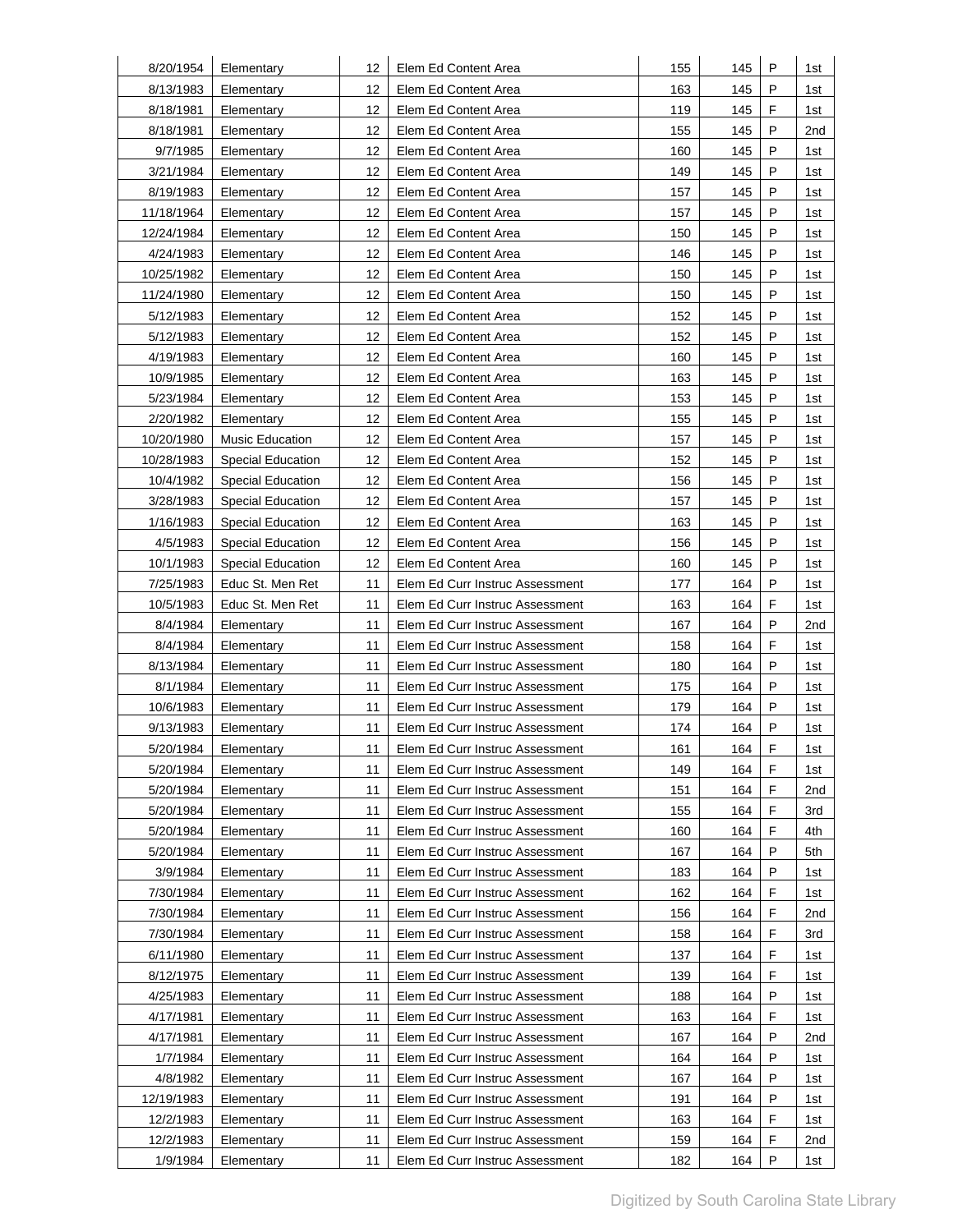| 12/17/1982 | Elementary       | 11 | Elem Ed Curr Instruc Assessment | 178 | 164 | Ρ           | 1st             |
|------------|------------------|----|---------------------------------|-----|-----|-------------|-----------------|
| 7/23/1983  | Elementary       | 11 | Elem Ed Curr Instruc Assessment | 162 | 164 | F           | 2nd             |
| 7/23/1983  | Elementary       | 11 | Elem Ed Curr Instruc Assessment | 163 | 164 | F           | 1st             |
| 11/20/1983 | Elementary       | 11 | Elem Ed Curr Instruc Assessment | 169 | 164 | P           | 1st             |
| 3/2/1984   | Elementary       | 11 | Elem Ed Curr Instruc Assessment | 179 | 164 | P           | 1st             |
| 2/10/1982  | Elementary       | 11 | Elem Ed Curr Instruc Assessment | 151 | 164 | F           | 1st             |
| 2/10/1982  | Elementary       | 11 | Elem Ed Curr Instruc Assessment | 146 | 164 | F           | 2nd             |
| 2/10/1982  | Elementary       | 11 | Elem Ed Curr Instruc Assessment | 149 | 164 | $\mathsf F$ | 3rd             |
| 1/16/1982  | Elementary       | 11 | Elem Ed Curr Instruc Assessment | 130 | 164 | F           | 1st             |
| 1/16/1982  | Elementary       | 11 | Elem Ed Curr Instruc Assessment | 137 | 164 | F           | 2nd             |
| 12/15/1958 | Elementary       | 11 | Elem Ed Curr Instruc Assessment | 178 | 164 | P           | 1st             |
| 8/13/1979  | Elementary       | 11 | Elem Ed Curr Instruc Assessment | 175 | 164 | P           | 1st             |
| 6/22/1977  | Elementary       | 11 | Elem Ed Curr Instruc Assessment | 161 | 164 | F           | 1st             |
| 6/22/1977  | Elementary       | 11 | Elem Ed Curr Instruc Assessment | 154 | 164 | F           | 2nd             |
| 9/26/1982  | Elementary       | 11 | Elem Ed Curr Instruc Assessment | 179 | 164 | P           | 1st             |
| 8/31/1982  | Elementary       | 11 | Elem Ed Curr Instruc Assessment | 134 | 164 | F           | 1st             |
| 8/31/1982  | Elementary       | 11 | Elem Ed Curr Instruc Assessment | 127 | 164 | F           | 2 <sub>nd</sub> |
| 8/31/1982  | Elementary       | 11 | Elem Ed Curr Instruc Assessment | 126 | 164 | F           | 3rd             |
| 8/31/1982  | Elementary       | 11 | Elem Ed Curr Instruc Assessment | 128 | 164 | F           | 4th             |
| 7/31/1984  | Elementary       | 11 | Elem Ed Curr Instruc Assessment | 179 | 164 | P           | 1st             |
| 8/20/1982  | Elementary       | 11 | Elem Ed Curr Instruc Assessment | 185 | 164 | P           | 1st             |
| 8/2/1969   | Elementary       | 11 | Elem Ed Curr Instruc Assessment | 177 | 164 | P           | 1st             |
| 3/8/1981   | Elementary       | 11 | Elem Ed Curr Instruc Assessment | 161 | 164 | F           | 1st             |
| 12/27/1982 | Elementary       | 11 | Elem Ed Curr Instruc Assessment | 191 | 164 | P           | 1st             |
| 5/3/1977   | Elementary       | 11 | Elem Ed Curr Instruc Assessment | 188 | 164 | P           | 1st             |
| 8/20/1984  | Elementary       | 11 | Elem Ed Curr Instruc Assessment | 183 | 164 | P           | 1st             |
| 8/14/1977  | Elementary       | 11 | Elem Ed Curr Instruc Assessment | 170 | 164 | P           | 1st             |
| 3/3/1984   | Elementary       | 11 | Elem Ed Curr Instruc Assessment | 168 | 164 | P           | 1st             |
| 4/17/1985  | Elementary       | 11 | Elem Ed Curr Instruc Assessment | 144 | 164 | F           | 1st             |
| 8/13/1983  | Elementary       | 11 | Elem Ed Curr Instruc Assessment | 163 | 164 | F           | 2nd             |
| 8/13/1983  | Elementary       | 11 | Elem Ed Curr Instruc Assessment | 149 | 164 | F           | 2nd             |
| 8/13/1983  | Elementary       | 11 | Elem Ed Curr Instruc Assessment | 177 | 164 | F           | 3rd             |
| 8/13/1983  | Elementary       | 11 | Elem Ed Curr Instruc Assessment | 152 | 164 | F           | 1st             |
| 8/18/1981  | Elementary       | 11 | Elem Ed Curr Instruc Assessment | 164 | 145 | P           | 1st             |
| 9/7/1985   | Elementary       | 11 | Elem Ed Curr Instruc Assessment | 166 | 145 | P           | 1st             |
| 3/21/1984  | Elementary       | 11 | Elem Ed Curr Instruc Assessment | 165 | 164 | P           | 1st             |
| 8/19/1983  | Elementary       | 11 | Elem Ed Curr Instruc Assessment | 173 | 164 | Ρ           | 1st             |
| 11/18/1964 | Elementary       | 11 | Elem Ed Curr Instruc Assessment | 175 | 164 | P           | 1st             |
| 12/24/1984 | Elementary       | 11 | Elem Ed Curr Instruc Assessment | 188 | 164 | P           | 1st             |
| 4/24/1983  | Elementary       | 11 | Elem Ed Curr Instruc Assessment | 179 | 164 | P           | 1st             |
| 10/25/1982 | Elementary       | 11 | Elem Ed Curr Instruc Assessment | 149 | 164 | F           | 2nd             |
| 10/25/1982 | Elementary       | 11 | Elem Ed Curr Instruc Assessment | 169 | 164 | P           | 3rd             |
| 11/24/1980 | Elementary       | 11 | Elem Ed Curr Instruc Assessment | 169 | 164 | P           | 1st             |
| 8/31/1983  | Elementary       | 11 | Elem Ed Curr Instruc Assessment | 158 | 164 | F           | 1st             |
| 8/31/1983  | Elementary       | 11 | Elem Ed Curr Instruc Assessment | 153 | 164 | F           | 2nd             |
| 5/12/1983  | Elementary       | 11 | Elem Ed Curr Instruc Assessment | 158 | 164 | F           | 1st             |
| 4/19/1983  | Elementary       | 11 | Elem Ed Curr Instruc Assessment | 175 | 164 | P           | 1st             |
| 10/9/1985  | Elementary       | 11 | Elem Ed Curr Instruc Assessment | 187 | 164 | P           | 1st             |
| 5/23/1984  | Elementary       | 11 | Elem Ed Curr Instruc Assessment | 156 | 164 | F           | 1st             |
| 11/5/1981  | Elementary       | 11 | Elem Ed Curr Instruc Assessment | 153 | 164 | F           | 2nd             |
| 11/5/1981  | Elementary       | 11 | Elem Ed Curr Instruc Assessment | 160 | 164 | F           | 3rd             |
| 11/5/1981  | Elementary       | 11 | Elem Ed Curr Instruc Assessment | 156 | 164 | F           | 4th             |
| 10/20/1980 | Music Education  | 11 | Elem Ed Curr Instruc Assessment | 177 | 164 | Ρ           | 1st             |
| 3/18/1961  | Other Special Ed | 11 | Elem Ed Curr Instruc Assessment | 184 | 164 | P           | 1st             |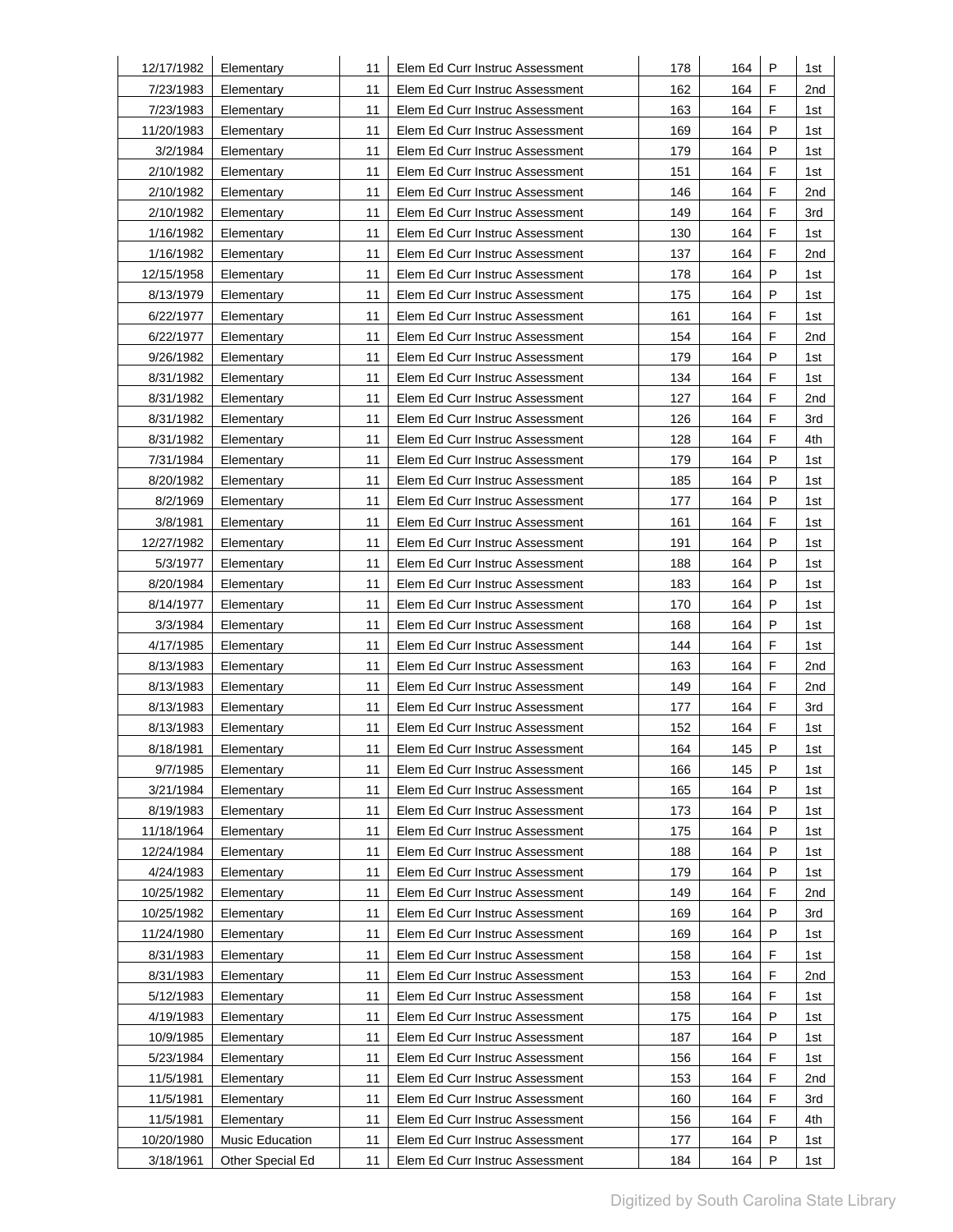| 6/8/1982   | Psychology               | 11  | Elem Ed Curr Instruc Assessment     | 155 | 164 | F | 1st |
|------------|--------------------------|-----|-------------------------------------|-----|-----|---|-----|
| 6/8/1982   | Psychology               | 11  | Elem Ed Curr Instruc Assessment     | 143 | 164 | F | 2nd |
| 9/25/1978  | <b>Special Education</b> | 11  | Elem Ed Curr Instruc Assessment     | 192 | 164 | P | 1st |
| 2/3/1960   | Special Education        | 11  | Elem Ed Curr Instruc Assessment     | 171 | 164 | P | 1st |
| 3/28/1983  | <b>Special Education</b> | 11  | Elem Ed Curr Instruc Assessment     | 182 | 164 | P | 1st |
| 10/1/1983  | Special Education        | 11  | Elem Ed Curr Instruc Assessment     | 169 | 164 | P | 1st |
| 8/12/1982  | English                  | 41  | Eng Lang Lit Comp Content Knowledge | 154 | 162 | F | 1st |
| 11/11/1969 | English                  | 41  | Eng Lang Lit Comp Content Knowledge | 187 | 162 | P | 1st |
| 2/25/1982  | <b>English Education</b> | 41  | Eng Lang Lit Comp Content Knowledge | 156 | 162 | F | 1st |
| 3/26/1984  | <b>English Education</b> | 41  | Eng Lang Lit Comp Content Knowledge | 174 | 162 | P | 1st |
| 6/23/1971  | Other Special Ed         | 41  | Eng Lang Lit Comp Content Knowledge | 177 | 162 | P | 1st |
| 8/12/1982  | English                  | 42  | Eng Lang Lit Comp Essays            | 145 | 150 | F | 1st |
| 11/11/1969 | English                  | 42  | Eng Lang Lit Comp Essays            | 165 | 150 | P | 1st |
| 2/25/1982  | <b>English Education</b> | 42  | Eng Lang Lit Comp Essays            | 150 | 150 | P | 1st |
| 3/26/1984  | <b>English Education</b> | 42  | Eng Lang Lit Comp Essays            | 150 | 150 | P | 1st |
| 6/23/1971  | Other Special Ed         | 42  | Eng Lang Lit Comp Essays            | 155 | 150 | P | 1st |
| 6/5/1982   | <b>Mathematics</b>       | 63  | Math Proofs Models Problems Part 1  | 177 | 137 | P | 1st |
| 1/22/1984  | <b>Mathematics</b>       | 63  | Math Proofs Models Problems Part 1  | 190 | 137 | P | 1st |
| 5/2/1984   | <b>Mathematics Ed</b>    | 63  | Math Proofs Models Problems Part 1  | 198 | 137 | P | 1st |
| 6/5/1982   | <b>Mathematics</b>       | 61  | Mathematics: Content Knowledge      | 166 | 131 | P | 1st |
| 1/22/1984  | <b>Mathematics</b>       | 61  | Mathematics: Content Knowledge      | 144 | 131 | P | 1st |
| 5/2/1984   | <b>Mathematics Ed</b>    | 61  | Mathematics: Content Knowledge      | 188 | 131 | P | 1st |
| 3/6/1981   | <b>Mathematics</b>       | 61  | Mathematics: Content Knowledge      | 148 | 131 | P | 1st |
| 5/11/1951  | Elementary               | 49  | Middle School English Language Arts | 158 | 155 | P | 1st |
| 1/31/1967  | Elementary               | 69  | <b>Middle School Mathematics</b>    | 165 | 149 | P | 1st |
| 9/16/1969  | History                  | 89  | Middle School Social Studies        | 149 | 150 | F | 1st |
| 9/16/1969  | History                  | 89  | Middle School Social Studies        | 145 | 150 | F | 2nd |
| 1/8/1981   | History                  | 89  | Middle School Social Studies        | 139 | 150 | F | 1st |
| 1/8/1981   | History                  | 89  | Middle School Social Studies        | 126 | 150 | F | 2nd |
| 8/13/1964  | <b>Political Science</b> | 89  | Middle School Social Studies        | 148 | 150 | F | 1st |
| 8/13/1964  | <b>Political Science</b> | 89  | Middle School Social Studies        | 136 | 150 | F | 2nd |
| 12/29/1972 | Drama                    | 111 | Music Concepts and Processes        | 175 | 145 | P | 1st |
| 6/26/1962  | I - Music Education      | 111 | Music Concepts and Processes        | 135 | 145 | F | 3rd |
| 6/26/1962  | I - Music Education      | 111 | Music Concepts and Processes        | 120 | 145 | F | 2nd |
| 6/26/1962  | I - Music Education      | 111 | Music Concepts and Processes        | 130 | 145 | F | 1st |
| 6/26/1962  | I - Music Education      | 111 | Music Concepts and Processes        | 120 | 145 | F | 4th |
| 6/26/1962  | I - Music Education      | 111 | Music Concepts and Processes        | 145 | 145 | P | 5th |
| 3/11/1977  | Music                    | 111 | Music Concepts and Processes        | 140 | 145 | F | 1st |
| 3/18/1982  | Music                    | 111 | Music Concepts and Processes        | 170 | 145 | Ρ | 1st |
| 4/9/1983   | Music                    | 111 | Music Concepts and Processes        | 165 | 145 | P | 1st |
| 10/1/1977  | Music                    | 111 | Music Concepts and Processes        | 145 | 145 | Ρ | 1st |
| 7/15/1983  | Music Education          | 111 | Music Concepts and Processes        | 140 | 145 | F | 1st |
| 7/15/1983  | Music Education          | 111 | Music Concepts and Processes        | 145 | 145 | P | 2nd |
| 1/25/1984  | Music Education          | 111 | Music Concepts and Processes        | 155 | 145 | P | 1st |
| 12/29/1972 | Drama                    | 113 | Music Content Knowledge             | 164 | 151 | P | 1st |
| 6/26/1962  | I - Music Education      | 113 | Music Content Knowledge             | 153 | 151 | Ρ | 1st |
| 3/11/1977  | Music                    | 113 | Music Content Knowledge             | 143 | 151 | F | 1st |
| 4/9/1983   | Music                    | 113 | Music Content Knowledge             | 159 | 151 | Ρ | 1st |
| 11/10/1979 | Music                    | 113 | Music Content Knowledge             | 154 | 151 | P | 1st |
| 10/1/1977  | Music                    | 113 | Music Content Knowledge             | 162 | 151 | P | 1st |
| 7/15/1983  | <b>Music Education</b>   | 113 | Music Content Knowledge             | 150 | 151 | F | 1st |
| 7/15/1983  | Music Education          | 113 | Music Content Knowledge             | 149 | 151 | F | 2nd |
| 7/15/1983  | Music Education          | 113 | Music Content Knowledge             | 151 | 151 | Ρ | 3rd |
| 1/25/1984  | Music Education          | 113 | Music Content Knowledge             | 155 | 151 | P | 1st |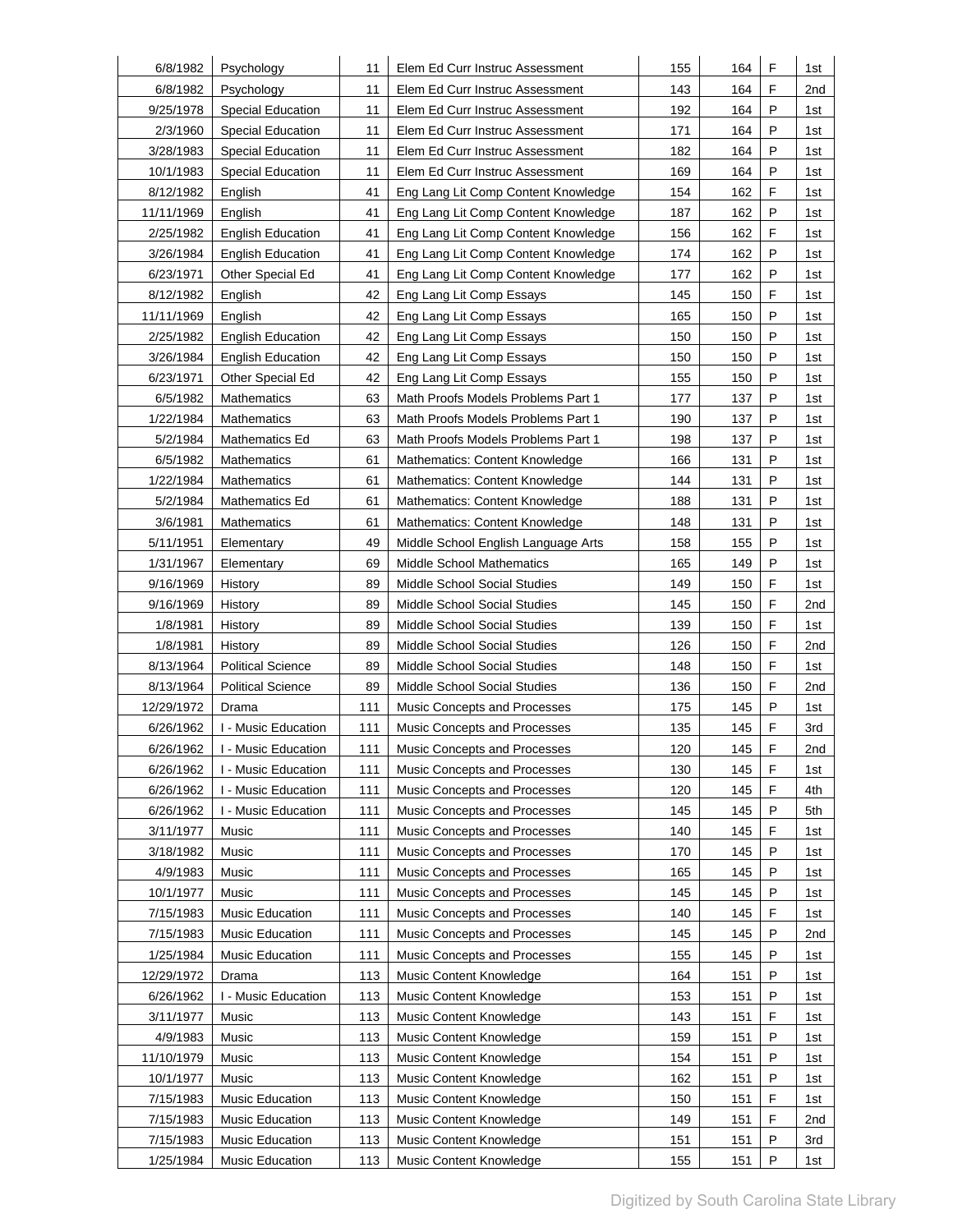| 1/28/1981  | <b>Physical Education</b> | 91  | <b>Physical Ed Content</b>              | 157 | 146 | P            | 1st |
|------------|---------------------------|-----|-----------------------------------------|-----|-----|--------------|-----|
| 12/1/1983  | <b>Physical Education</b> | 93  | Physical Ed Video Evaluation            | 150 | 160 | F            | 1st |
| 12/1/1983  | <b>Physical Education</b> | 93  | Physical Ed Video Evaluation            | 150 | 160 | F            | 2nd |
| 1/25/1983  | <b>Physical Education</b> | 93  | Physical Ed Video Evaluation            | 175 | 160 | $\mathsf{P}$ | 1st |
| 2/26/1983  | <b>Physical Education</b> | 93  | <b>Physical Ed Video Evaluation</b>     | 170 | 160 | P            | 1st |
| 9/29/1984  | <b>Physical Education</b> | 93  | Physical Ed Video Evaluation            | 150 | 160 | F            | 1st |
| 12/1/1983  | <b>Physical Education</b> | 93  | Physical Ed Video Evaluation            | 145 | 160 | F            | 1st |
| 3/6/1978   | <b>Physical Education</b> | 93  | Physical Ed Video Evaluation            | 155 | 160 | F            | 1st |
| 10/3/1984  | <b>Physical Education</b> | 93  | Physical Ed Video Evaluation            | 160 | 160 | $\mathsf{P}$ | 1st |
| 1/28/1981  | <b>Physical Education</b> | 93  | Physical Ed Video Evaluation            | 180 | 160 | P            | 1st |
| 10/30/1954 | <b>Physical Education</b> | 91  | Physical Ed: Content Knowledge          | 150 | 146 | P            | 1st |
| 1/25/1983  | <b>Physical Education</b> | 91  | Physical Ed: Content Knowledge          | 168 | 146 | P            | 1st |
| 2/26/1983  | <b>Physical Education</b> | 91  | Physical Ed: Content Knowledge          | 165 | 146 | P            | 1st |
| 9/29/1984  | <b>Physical Education</b> | 91  | Physical Ed: Content Knowledge          | 147 | 146 | P            | 1st |
| 12/1/1983  | <b>Physical Education</b> | 91  | Physical Ed: Content Knowledge          | 152 | 146 | P            | 1st |
| 3/6/1978   | <b>Physical Education</b> | 91  | Physical Ed: Content Knowledge          | 175 | 145 | P            | 1st |
| 10/3/1984  | <b>Physical Education</b> | 91  | Physical Ed: Content Knowledge          | 167 | 146 | P            | 1st |
| 11/9/1983  | Other Special Ed          | 371 | SE Behavioral/Emotional                 | 171 | 153 | P            | 1st |
| 6/8/1982   | Psychology                | 371 | <b>SE Behavioral/Emotional</b>          | 159 | 153 | P            | 1st |
| 10/28/1983 | <b>Special Education</b>  | 371 | SE Behavioral/Emotional                 | 153 | 153 | P            | 2nd |
| 10/28/1983 | <b>Special Education</b>  | 371 | SE Behavioral/Emotional                 | 143 | 153 | F            | 1st |
| 7/20/1983  | <b>Special Education</b>  | 371 | SE Behavioral/Emotional                 | 178 | 153 | P            | 1st |
| 9/13/1983  | <b>Special Education</b>  | 371 | <b>SE Behavioral/Emotional</b>          | 159 | 153 | P            | 1st |
| 10/6/1981  | Special Education         | 371 | <b>SE Behavioral/Emotional</b>          | 147 | 153 | F            | 1st |
| 10/6/1981  | <b>Special Education</b>  | 371 | SE Behavioral/Emotional                 | 140 | 153 | F            | 2nd |
| 10/6/1981  | <b>Special Education</b>  | 371 | <b>SE Behavioral/Emotional</b>          | 134 | 153 | F            | 3rd |
| 10/6/1981  | <b>Special Education</b>  | 371 | SE Behavioral/Emotional                 | 144 | 153 | F            | 4th |
| 1/16/1983  | Special Education         | 371 | <b>SE Behavioral/Emotional</b>          | 174 | 153 | P            | 1st |
| 4/5/1983   | <b>Special Education</b>  | 371 | <b>SE Behavioral/Emotional</b>          | 165 | 153 | P            | 1st |
| 10/1/1983  | <b>Special Education</b>  | 371 | <b>SE Behavioral/Emotional</b>          | 140 | 153 | F            | 1st |
| 10/1/1983  | <b>Special Education</b>  | 371 | SE Behavioral/Emotional                 | 147 | 153 | F            | 2nd |
| 10/1/1983  | <b>Special Education</b>  | 371 | SE Behavioral/Emotional                 | 148 | 153 | F            | 3rd |
| 12/2/1983  | <b>Special Education</b>  | 371 | SE Behavioral/Emotional                 | 159 | 153 | P            | 1st |
| 11/9/1983  | Other Special Ed          | 321 | <b>SE Students W/Mental Retardation</b> | 162 | 143 | P            | 1st |
| 10/28/1983 | Special Education         | 321 | <b>SE Students W/Mental Retardation</b> | 159 | 143 | P            | 1st |
| 9/13/1983  | <b>Special Education</b>  | 321 | SE Students W/Mental Retardation        | 145 | 143 | P            | 1st |
| 10/3/1973  | Special Education         | 321 | SE Students W/Mental Retardation        | 145 | 143 | Ρ            | 1st |
| 10/6/1981  | <b>Special Education</b>  | 321 | SE Students W/Mental Retardation        | 147 | 143 | P            | 1st |
| 4/5/1983   | <b>Special Education</b>  | 321 | SE Students W/Mental Retardation        | 163 | 143 | Ρ            | 1st |
| 10/1/1983  | Special Education         | 321 | SE Students W/Mental Retardation        | 127 | 143 | F            | 1st |
| 10/1/1983  | Special Education         | 321 | SE Students W/Mental Retardation        | 142 | 143 | F            | 2nd |
| 10/1/1983  | <b>Special Education</b>  | 321 | SE Students W/Mental Retardation        | 142 | 143 | F            | 3rd |
| 5/21/1982  | <b>Special Education</b>  | 321 | <b>SE Students W/Mental Retardation</b> | 148 | 143 | P            | 1st |
| 12/2/1983  | <b>Special Education</b>  | 321 | SE Students W/Mental Retardation        | 144 | 143 | Ρ            | 1st |
| 8/27/1982  | History                   | 81  | Social Studies Content                  | 152 | 158 | F            | 1st |
| 11/4/1954  | History                   | 81  | Social Studies Content                  | 138 | 158 | F            | 1st |
| 3/23/1983  | History                   | 81  | Social Studies Content                  | 160 | 158 | P            | 1st |
| 2/20/1984  | <b>Political Science</b>  | 81  | Social Studies Content                  | 171 | 158 | P            | 1st |
| 6/11/2005  | Soc Stds Content          | 81  | Social Studies Content                  | 150 | 158 | F            | 2nd |
| 11/4/1954  | History                   | 83  | Social Studies Interpret Materials      | 152 | 160 | F            | 1st |
| 3/23/1983  | History                   | 83  | Social Studies Interpret Materials      | 169 | 160 | P            | 2nd |
| 3/23/1983  | History                   | 83  | Social Studies Interpret Materials      | 158 | 160 | F            | 1st |
| 2/20/1984  | <b>Political Science</b>  | 83  | Social Studies Interpret Materials      | 164 | 160 | P            | 1st |
| 12/15/1977 | History                   | 81  | Social Studies: Content Knowledge       | 144 | 158 | F            | 1st |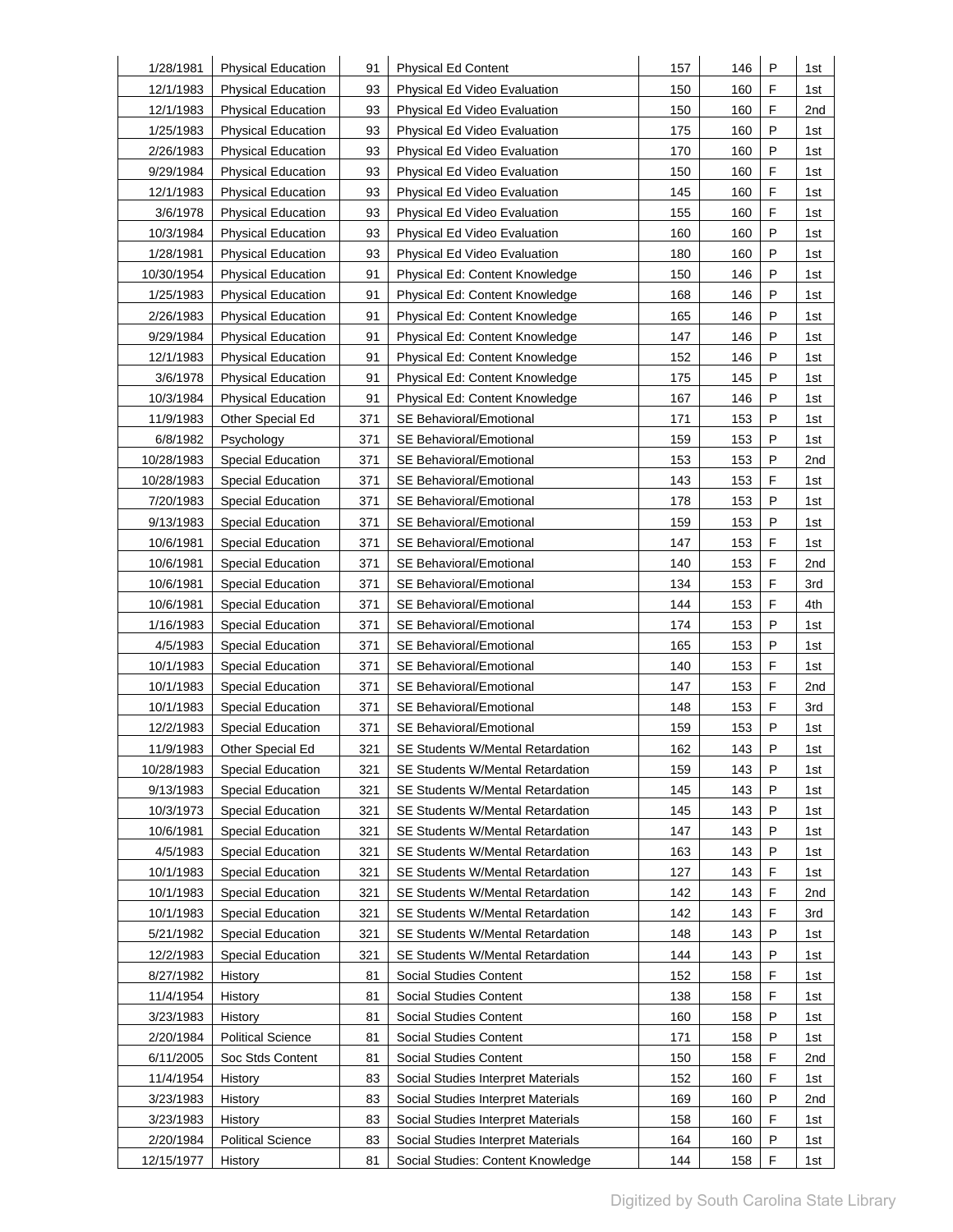| 4/5/1978   | History                  | 81  | Social Studies: Content Knowledge   | 156 | 158 | F | 2nd             |
|------------|--------------------------|-----|-------------------------------------|-----|-----|---|-----------------|
| 4/5/1978   | History                  | 81  | Social Studies: Content Knowledge   | 156 | 158 | F | 3rd             |
| 4/5/1978   | History                  | 81  | Social Studies: Content Knowledge   | 152 | 158 | F | 4th             |
| 4/5/1978   | History                  | 81  | Social Studies: Content Knowledge   | 163 | 158 | P | 5th             |
| 12/16/1959 | <b>Political Science</b> | 81  | Social Studies: Content Knowledge   | 170 | 158 | P | 1st             |
| 4/29/1981  | Social Studies Ed        | 81  | Social Studies: Content Knowledge   | 153 | 158 | F | 2 <sub>nd</sub> |
| 4/29/1981  | Social Studies Ed        | 81  | Social Studies: Content Knowledge   | 151 | 158 | F | 1st             |
| 9/28/1982  | Social Studies Ed        | 81  | Social Studies: Content Knowledge   | 163 | 158 | P | 1st             |
| 4/5/1978   | History                  | 83  | Social Studies: Interpret Materials | 152 | 160 | F | 2nd             |
| 4/5/1978   | History                  | 83  | Social Studies: Interpret Materials | 161 | 160 | P | 3rd             |
| 12/16/1959 | <b>Political Science</b> | 83  | Social Studies: Interpret Materials | 153 | 160 | F | 1st             |
| 12/16/1959 | <b>Political Science</b> | 83  | Social Studies: Interpret Materials | 145 | 160 | F | 2nd             |
| 11/28/1963 | Spanish                  | 191 | Spanish Content Knowledge           | 190 | 148 | P | 1st             |
|            | Spanish                  | 191 | Spanish Content Knowledge           | 154 | 148 | P | 1st             |
| 11/28/1963 | Spanish                  | 192 | Spanish Productive Language Skills  | 200 | 161 | P | 1st             |
| 10/17/1980 | Spanish                  | 192 | Spanish Productive Language Skills  | 164 | 161 | P | 1st             |
|            | Spanish                  | 192 | Spanish Productive Language Skills  | 152 | 161 | F | 1st             |
|            | Spanish                  | 192 | Spanish Productive Language Skills  | 150 | 161 | F | 2nd             |
|            | Spanish                  | 192 | Spanish Productive Language Skills  | 150 | 161 | F | 2nd             |

Results of the test scores were shared with Department of Teacher Education and other teacher preparation faculty members during Department of Teacher Education meetings and Teacher Education Committee meetings. (The Teacher Education Committee is comprised of area public school teachers and administrators and Lander University faculty members from across the university who are directly involved with teacher preparation.) Both groups considered the reasons for strong and poor performances on the part of teacher candidates, but no clear trends were determined. For example, of the 52 Elementary Education majors who took these examinations, 12 had not passed after the second attempt. This is a pass rate of 77% and in keeping with Lander's overall pass rate. However, pass rates among program completers (79% for the elementary Education Curriculum Instruction Assessment exam and 100 % for the Elementary Education content Area Exercises) indicate that curricular changes may be warranted in an area of curriculum, instruction, and/or assessment. Elementary Education faculty members are debating these issues as they work to revise the Elementary Education Curriculum for implementation in 2008.

Directed Teaching Evaluation. Students completing directed teaching at the end of their teacher preparation programs undergo two forms of evaluation: (a) a grade of "pass" or "fail" based on their performance in the classroom and (b) overall scores of "at standard" or better on their education portfolios. Both sets of scores are reviewed by appropriate Lander faculty members in committee settings to determine recommended courses of action.

All students completing Lander teacher education programs 2005-2006 received passing grades in directed teaching from their cooperating teachers and university supervisors. Students prepared and presented portfolios to demonstrate their understanding of and abilities related to the five Professional Instructional Leader learner outcomes (see Program Goals). Each of the five learner outcomes has been sub-divided into 22 categories, each of which the students address. Students' portfolios were rated on these 22 items against a rubric that contained the following scale:  $1 =$  Needs Improvement,  $2 =$ Developing, 3 = At Standard, 4 = Exceeds Standard. Scores for 2005-2006 graduates' portfolios (see Table C) indicate that 92% percent of 2005-2006 program completers received passing scores (a rating of "3" or "4" on each of the 22 rated items) on their initial preparation of their portfolios. All graduates not initially receiving satisfactory scores revised weak areas. Thus, 100% of 2005-2006 graduates satisfactorily met directed teaching criteria. Appropriate faculty members review overall portfolio rating scores to determine whether or not changes in current programs are indicated. No changes were recommended based on these assessment measures.

Number of students who meet the required standard for the State Performance Assessment Instrument (ADEPT). In 2005-2006, all graduating students met the initial required standard for Assisting Developing Evaluating Professional Teaching (ADEPT). Students are expected to become acquainted with the state's ten identified performance dimensions (PDs) while completing their teacher education program. Lander students demonstrate their understanding of and ability to implement these ten PDs in their portfolios where they concurrently demonstrate mastery of Lander's five learner outcomes (see Table C). Ninety-two percent of 2005-2006 graduates demonstrated an acceptable level of understanding and implementation of ADEPT PDs on the first attempt. All students successfully demonstrated mastery by the second attempt. Department of Teacher Education faculty members and other appropriate faculty members discuss this data when discussing portfolio completion. There were no recommended changes to the program based on ADEPT 2005-2006 scores.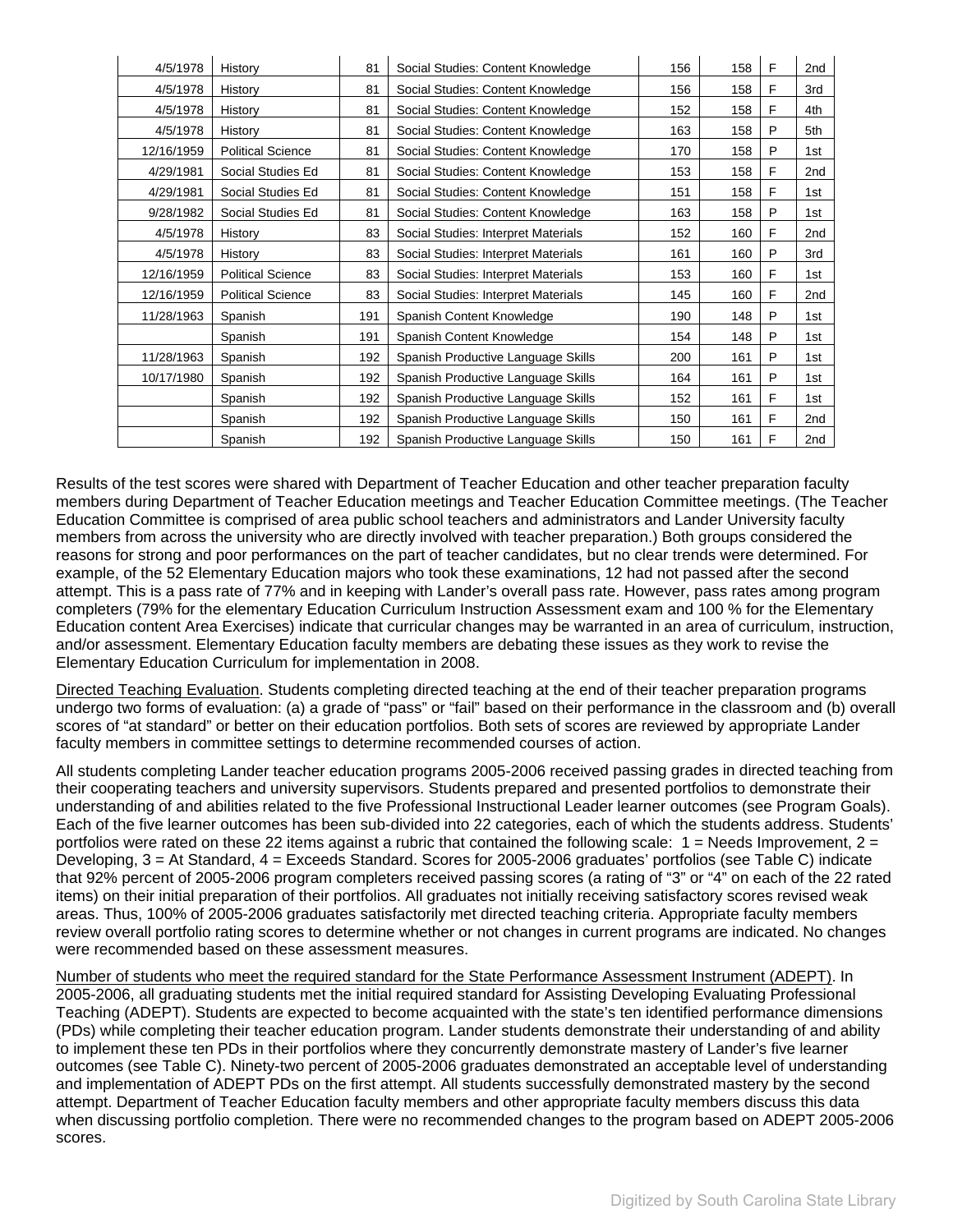# Table C: 2005-2006 Directed Teaching Portfolio Data

|                            |                | <b>EDU 461</b>      |                |                                               |                                  |                                  |                                           |                                        |                              |                              |                                           |                              |                         |              |                              |                                  |                     |                         |              |                                  |                     |              |                                  |                                  |        |                              |              |                      |
|----------------------------|----------------|---------------------|----------------|-----------------------------------------------|----------------------------------|----------------------------------|-------------------------------------------|----------------------------------------|------------------------------|------------------------------|-------------------------------------------|------------------------------|-------------------------|--------------|------------------------------|----------------------------------|---------------------|-------------------------|--------------|----------------------------------|---------------------|--------------|----------------------------------|----------------------------------|--------|------------------------------|--------------|----------------------|
|                            |                |                     |                |                                               |                                  |                                  |                                           |                                        |                              |                              |                                           |                              |                         |              |                              |                                  |                     |                         |              |                                  |                     |              |                                  |                                  |        |                              |              |                      |
| Major:                     |                | $1.1$   1.2   1.3   |                | <b>Fall 2005 - Spring 2006</b><br>LO 1<br>Avg |                                  |                                  |                                           | $2.1$  2.2 2.3 2.4 2.5 2.6 2.7 2.8 2.9 |                              |                              |                                           |                              |                         | LO 2<br>Avg  |                              | $3.1$ 3.2 3.3 3.4                |                     |                         | LO 3<br>Avg  | 4.1 4.2                          |                     | LO 4<br>Avg  |                                  | $5.1$ 5.2 5.3 5.4                |        |                              | LO 5<br>Avg  | Overall<br>LO<br>Avg |
| Art                        | 4              | 3                   | 4              | 3.67                                          | 4                                | 4                                | 3                                         | 4                                      | 4                            | 4                            | 4                                         | 4                            | 4                       | 3.89         | 4                            | 4                                | 4                   | 4                       | 4.00         | 3                                | 4                   | 3.50         | $\overline{4}$                   | 3                                | 3      | 4                            | 3.50         | 3.71                 |
| <b>ECED</b>                | 3              | 3                   | 3              | 3.00                                          | 3                                | 3                                | 3                                         | $\overline{4}$                         | 3                            | 3                            | $\overline{2}$                            | 4                            | 3                       | 3.11         | 3                            | 4                                | 3                   | 3                       | 3.25         | 4                                | 3                   | 3.50         | $\overline{c}$                   | $\overline{4}$                   | 3      | 3                            | 3.00         | 3.17                 |
| <b>ECED</b>                | 3              | 4                   | 4              | 3.67                                          | 3                                | 3                                | 3                                         | 3                                      | 3                            | 3                            | 3                                         | 3                            | 3                       | 3.00         | $\overline{2}$               | 3                                | 3                   | 3                       | 2.75         | 3                                | 3                   | 3.00         | $\overline{2}$                   | 3                                | 3      | 3                            | 2.75         | 3.03                 |
| <b>ECED</b>                | 3              | 3                   | $\overline{2}$ | 2.67                                          | $\overline{2}$                   | 3                                | $\overline{2}$                            | 3                                      | $\overline{2}$               | 3                            | 3                                         | 4                            | 4                       | 2.89         | 3                            | 3                                | 3                   | 3                       | 3.00         | 3                                | 3                   | 3.00         | 3                                | 3                                | 3      | 3                            | 3.00         | 2.91                 |
| <b>ECED</b>                | 3              | 3                   | 3              | 3.00                                          | 3                                | 3                                | 3                                         | 3                                      | 3                            | 3                            | 3                                         | 3                            | 3                       | 3.00         | 3                            | 4                                | 3                   | 3                       | 3.25         | 3                                | 3                   | 3.00         | 3                                | 3                                | 3      | 3                            | 3.00         | 3.05                 |
| <b>ECED</b>                | 4              | 3                   | 3              | 3.33                                          | 3                                | 3                                | 3                                         | 4                                      | 4                            | 3                            | 4                                         | 3                            | 3                       | 3.33         | $\overline{4}$               | 3                                | 4                   | 3                       | 3.50         | 3                                | 3                   | 3.00         | 3                                | 4                                | 3      | 4                            | 3.50         | 3.33                 |
| <b>ECED</b>                | 3              | 3                   | 3              | 3.00                                          | 3                                | 3                                | 3                                         | 3                                      | 3                            | 3                            | $\overline{2}$                            | 3                            | 3                       | 2.89         | 3                            | 3                                | 3                   | 3                       | 3.00         | 4                                | 3                   | 3.50         | 3                                | 3                                | 4      | $\overline{4}$               | 3.50         | 3.18                 |
| <b>ECED</b><br><b>ECED</b> | 3<br>4         | 3<br>3              | 3<br>3         | 3.00<br>3.33                                  | 4<br>3                           | 3<br>4                           | 3<br>3                                    | 3<br>3                                 | 3<br>3                       | 3<br>3                       | $\overline{2}$<br>3                       | 3<br>$\overline{\mathbf{c}}$ | 3<br>3                  | 3.00<br>3.00 | $\overline{4}$<br>3          | 4<br>3                           | 3<br>3              | 3<br>3                  | 3.50<br>3.00 | 4<br>4                           | $\overline{4}$<br>3 | 4.00<br>3.50 | 4<br>3                           | $\overline{4}$<br>4              | 3<br>4 | 4<br>4                       | 3.75<br>3.75 | 3.45<br>3.32         |
| <b>ECED</b>                | 4              | 4                   | 3              | 3.67                                          | 3                                | $\overline{4}$                   | 3                                         | 3                                      | 3                            | 4                            | 3                                         | 4                            | 3                       | 3.33         | 3                            | 3                                | 3                   | 4                       | 3.25         | 3                                | 3                   | 3.00         | 3                                | 3                                | 3      | $\overline{4}$               | 3.25         | 3.30                 |
| <b>ECED</b>                | 3              | 3                   | 3              | 3.00                                          | 4                                | $\overline{4}$                   | 3                                         | $\overline{4}$                         | 3                            | 3                            | 4                                         | 4                            | 4                       | 3.67         | 3                            | 3                                | 4                   | 3                       | 3.25         | 4                                | 3                   | 3.50         | 4                                | 4                                | 4      | 4                            | 4.00         | 3.48                 |
| <b>ECED</b>                | 3              | 4                   | 3              | 3.33                                          | 3                                | 4                                | 3                                         | 4                                      | 3                            | 3                            | 3                                         | 3                            | 3                       | 3.22         | 3                            | 4                                | 3                   | 3                       | 3.25         | 4                                | 3                   | 3.50         | 3                                | 3                                | 4      | 4                            | 3.50         | 3.36                 |
| <b>ECED</b>                | 4              | 4                   | $\overline{4}$ | 4.00                                          | 4                                | $\overline{4}$                   | $\overline{4}$                            | 3                                      | 4                            | 4                            | 4                                         | 3                            | 4                       | 3.78         | $\overline{4}$               | 4                                | 4                   | 4                       | 4.00         | 4                                | $\overline{4}$      | 4.00         | 4                                | $\overline{4}$                   | 4      | 4                            | 4.00         | 3.96                 |
| <b>ECED</b>                | 3              | 4                   | 3              | 3.33                                          | 4                                | 4                                | 4                                         | 4                                      | 3                            | 4                            | 4                                         | 4                            | 4                       | 3.89         | 3                            | 4                                | 3                   | 4                       | 3.50         | 4                                | 3                   | 3.50         | 4                                | 4                                | 4      | 4                            | 4.00         | 3.64                 |
| <b>ECED</b>                | 4              | 3                   | 4              | 3.67                                          | 4                                | 4                                | 3                                         | 3                                      | 4                            | 4                            | 4                                         | 4                            | 4                       | 3.78         | $\overline{4}$               | 4                                | 3                   | 4                       | 3.75         | 4                                | $\overline{4}$      | 4.00         | $\overline{4}$                   | $\overline{4}$                   | 4      | $\overline{4}$               | 4.00         | 3.84                 |
| <b>ECED</b>                | 4              | 4                   | 4              | 4.00                                          | 4                                | 3                                | 4                                         | 3                                      | 4                            | 4                            | 4                                         | 4                            | 4                       | 3.78         | 4                            | 4                                | 3                   | 4                       | 3.75         | 4                                | 4                   | 4.00         | 4                                | $\overline{4}$                   | 4      | $\overline{4}$               | 4.00         | 3.91                 |
| <b>ECED</b>                | 3              | 3                   | 3              | 3.00                                          | 3                                | 3                                | 3                                         | 4                                      | 4                            | 3                            | 3                                         | 3                            | 2                       | 3.11         | 3                            | 2.5                              | 3                   | 3                       | 2.88         | 3                                | 3                   | 3.00         | 3                                | 3                                | 3      | 3                            | 3.00         | 3.00                 |
| <b>ECED</b><br><b>ECED</b> | 3<br>3         | 3<br>3              | 4<br>3         | 3.33<br>3.00                                  | 3<br>3                           | 3<br>4                           | 3<br>3                                    | 3<br>$\overline{4}$                    | 3<br>3                       | 3<br>3                       | 3<br>3                                    | 3<br>4                       | 3<br>4                  | 3.00<br>3.44 | 3<br>4                       | 3<br>3                           | 3<br>4              | 3<br>4                  | 3.00<br>3.75 | 4<br>4                           | $\overline{4}$<br>3 | 4.00<br>3.50 | 3<br>4                           | 3<br>3                           | 4<br>4 | 3<br>3                       | 3.25<br>3.50 | 3.32<br>3.44         |
| <b>ECED</b>                | 3              | 4                   | 4              | 3.67                                          | 4                                | 4                                | 4                                         | 4                                      | 4                            | 4                            | 3                                         | 3                            | 4                       | 3.78         | 3                            | 4                                | 4                   | 4                       | 3.75         | 4                                | 4                   | 4.00         | $\overline{4}$                   | 4                                | 4      | 4                            | 4.00         | 3.84                 |
| <b>ECED</b>                | 4              | 4                   | 4              | 4.00                                          | 4                                | 4                                | 3                                         | 4                                      | 4                            | 3                            | 3                                         | 3                            | 4                       | 3.56         | 3                            | 3                                | 3                   | 3                       | 3.00         | 4                                | 3                   | 3.50         | $\overline{4}$                   | 4                                | 4      | 4                            | 4.00         | 3.61                 |
| <b>ECED</b>                | 3              | 3                   | 3              | 3.00                                          | 4                                | 3                                | 3                                         | 3                                      | 3                            | 3                            | 3                                         | 3                            | 3                       | 3.11         | 3                            | 3                                | 3                   | 3                       | 3.00         | 3                                | 3                   | 3.00         | 3                                | 3                                | 3      | 3                            | 3.00         | 3.02                 |
| <b>ECED</b>                | 3              | 3                   | 3              | 3.00                                          | 3                                | 3                                | 3                                         | 3                                      | 3                            | 3                            | 3                                         | 3                            | 3                       | 3.00         | 3                            | 3                                | 3                   | 3                       | 3.00         | 3                                | 3                   | 3.00         | 3                                | 3                                | 3      | 3                            | 3.00         | 3.00                 |
| <b>ECED</b>                | 3              | 4                   | 3              | 3.33                                          | 4                                | $\overline{4}$                   | 3                                         | 3                                      | 4                            | 4                            | $\overline{4}$                            | 3                            | 3                       | 3.56         | $\overline{4}$               | 3                                | 3                   | 4                       | 3.50         | 3                                | 3                   | 3.00         | 3                                | 3                                | 3      | 4                            | 3.25         | 3.33                 |
| <b>ECED</b>                | 3              | 4                   | 4              | 3.67                                          | 4                                | $\overline{4}$                   | 4                                         | 3                                      | 4                            | 4                            | 3                                         | 3                            | 3                       | 3.56         | 3                            | 3                                | 3                   | 3                       | 3.00         | $\overline{4}$                   | 3                   | 3.50         | 3                                | 3                                | 3      | 3                            | 3.20         | 3.38                 |
| ECED                       | 3              | 4                   | 3              | 3.33                                          | 3                                | 3                                | 3                                         | 3                                      | 3                            | 3                            | 3                                         | 3                            | 3                       | 3.00         | 3                            | 3                                | 3                   | 3                       | 3.00         | 4                                | 3                   | 3.50         | 3                                | 3                                | 3      | 3                            | 3.00         | 3.17                 |
| Elem                       | 3              | 3                   | 3              | 3.00                                          | 3                                | 3                                | 3                                         | 3                                      | 3                            | 3                            | 3                                         | 3                            | 4                       | 3.11         | 3                            | 3                                | 3                   | 3                       | 3.00         | 3                                | 3                   | 3.00         | 3                                | 3                                | 3      | 3                            | 3.00         | 3.02                 |
| Elem                       | 3              | $\overline{2}$      | 4              | 3.00                                          | 3                                | 3                                | 3                                         | $\overline{2}$                         | 3                            | 3                            | 4                                         | $\overline{2}$               | 4                       | 3.00         | 3                            | 3                                | 4                   | 3                       | 3.25         | 3                                | 3                   | 3.00         | 3                                | 3                                | 3      | 3                            | 3.00         | 3.05                 |
| Elem<br>Elem               | 4<br>3         | 3<br>$\overline{4}$ | 4<br>4         | 3.67<br>3.67                                  | 4<br>3                           | 3<br>$\overline{4}$              | 3<br>$\overline{4}$                       | 4<br>$\overline{4}$                    | 3<br>$\overline{4}$          | 4<br>3                       | 3<br>$\overline{4}$                       | 3<br>3                       | 4<br>3                  | 3.44<br>3.56 | 4<br>3                       | 4<br>3                           | 4<br>4              | 3<br>3                  | 3.75<br>3.25 | 4<br>$\overline{4}$              | 4<br>3              | 4.00<br>3.50 | 4<br>3                           | 4<br>4                           | 4<br>4 | 4<br>$\overline{4}$          | 4.00<br>3.75 | 3.77<br>3.54         |
| <b>ELEM</b>                | 3              | 3                   | 3              | 3.00                                          | 3                                | 3                                | 3                                         | 3                                      | 3                            | 3                            | 3                                         | 3                            | 3                       | 3.00         | 3                            | 3                                | 3                   | 3                       | 3.00         | 3                                | 3                   | 3.00         | 3                                | 3                                | 3      | 3                            | 3.00         | 3.00                 |
| Elem                       | $\overline{c}$ | 3                   | 3              | 2.67                                          | $\overline{2}$                   | 3                                | 3                                         | 3                                      | 3                            | 3                            | 3                                         | 3                            | 3                       | 2.89         | 3                            | $\overline{c}$                   | 3                   | 3                       | 2.75         | 3                                | 3                   | 3.00         | 3                                | 3                                | 3      | 3                            | 3.00         | 2.86                 |
| ELEM                       | 4              | 4                   | 3              | 3.67                                          | 4                                | $\overline{4}$                   | $\overline{4}$                            | 4                                      | 4                            | 4                            | 3                                         | 4                            | 4                       | 3.89         | 4                            | 4                                | 4                   | 4                       | 4.00         | 4                                | $\overline{4}$      | 4.00         | 3                                | $\overline{4}$                   | 4      | $\overline{4}$               | 3.75         | 3.86                 |
| <b>ELEM</b>                | 3              | 4                   | 4              | 3.67                                          | 3                                | $\overline{4}$                   | 4                                         | $\overline{4}$                         | 3                            | 3                            | 3                                         | 3                            | 3                       | 3.33         | 4                            | 3                                | 4                   | 3                       | 3.50         | 3                                | 3                   | 3.00         | 3                                | 3                                | 3      | 3                            | 3.00         | 3.30                 |
| Elem                       | 4              | 4                   | 4              | 4.00                                          | 3                                | 4                                | 4                                         | 4                                      | 4                            | 4                            | 4                                         | 4                            | 3                       | 3.78         | 4                            | 3                                | 4                   | 3                       | 3.50         | 4                                | 3                   | 3.50         | 3                                | 3                                | 4      | 4                            | 3.50         | 3.66                 |
| Elem                       | 4              | 4                   | 3              | 3.67                                          | 4                                | $\overline{4}$                   | $\overline{4}$                            | 3                                      | 3                            | 4                            | 3                                         | 3                            | 4                       | 3.56         | 4                            | 3                                | 4                   | 4                       | 3.75         | $\overline{4}$                   | $\overline{4}$      | 4.00         | $\overline{4}$                   | $\overline{4}$                   | 4      | 4                            | 4.00         | 3.79                 |
| Elem                       | 3              | 4                   | 4              | 3.67                                          | 3                                | $\overline{4}$                   | 4                                         | 3                                      | 4                            | 3                            | $\overline{4}$                            | 3                            | 3                       | 3.44         | 3                            | 4                                | 4                   | 4                       | 3.75         | 4                                | $\overline{4}$      | 4.00         | $\overline{4}$                   | $\overline{4}$                   | 4      | 4                            | 4.00         | 3.77                 |
| Elem                       | 3              | 4                   | 4              | 3.67                                          | 4                                | 4                                | 4                                         | 4                                      | 4                            | 3                            | 3                                         | 4                            | 4                       | 3.78         | 4                            | 3                                | 3                   | 4                       | 3.50         | 3                                | 3                   | 3.00         | 4                                | 4                                | 4      | 4                            | 4.00         | 3.59                 |
| Elem<br><b>ELEM</b>        | 3<br>4         | 4<br>4              | 4<br>4         | 3.67<br>4.00                                  | $\overline{4}$<br>$\overline{4}$ | $\overline{4}$<br>$\overline{4}$ | $\overline{\mathbf{4}}$<br>$\overline{4}$ | $\overline{3}$<br>4                    | 3<br>4                       | ω<br>4                       | $\overline{\mathbf{4}}$<br>$\overline{4}$ | 4                            | 4                       | 3.67<br>4.00 | $\overline{3}$<br>4          | $\overline{3}$<br>$\overline{4}$ | $\overline{3}$<br>4 | 3<br>4                  | 3.00<br>4.00 | $\overline{4}$<br>$\overline{4}$ | $\overline{3}$<br>4 | 3.50<br>4.00 | $\overline{4}$<br>$\overline{4}$ | $\overline{3}$<br>$\overline{4}$ | 3<br>4 | $\overline{\mathbf{4}}$<br>4 | 3.50<br>4.00 | 3.47<br>4.00         |
| <b>ELEM</b>                | 4              | 4                   | 4              | 4.00                                          | $\overline{4}$                   | 4                                | 4                                         | 4                                      | 4                            | 4                            | 4                                         | 4                            | 4                       | 4.00         | 4                            | 4                                | 4                   | 4                       | 4.00         | 4                                | 4                   | 4.00         | $\overline{a}$                   | 3                                | 4      | 4                            | 4.00         | 4.00                 |
| <b>ELEM</b>                | 3              | 4                   | 3              | 3.33                                          | $\overline{4}$                   | $\overline{4}$                   | 4                                         | 4                                      | 4                            | 4                            | $\overline{4}$                            | 4                            | 4                       | 4.00         | 3                            | $\overline{\mathbf{4}}$          | 4                   | 4                       | 3.75         | 3                                | 4                   | 3.50         | $\mathbf{3}$                     | 4                                | 3      | 3                            | 3.60         | 3.64                 |
| <b>ELEM</b>                | 3              | 3                   | 4              | 3.33                                          | $\overline{4}$                   | $\overline{4}$                   | 3                                         | 3                                      | $\overline{\mathbf{4}}$      | $\overline{\mathbf{4}}$      | 4                                         | 4                            | 4                       | 3.78         | 3                            | 4                                | 3                   | 3                       | 3.25         | 4                                | 3                   | 3.50         | 4                                | 4                                | 4      | 4                            | 4.00         | 3.57                 |
| Elem                       | 3              | 3                   | 3              | 3.00                                          | $\mathbf{3}$                     | 4                                | 3                                         | 3                                      | 3                            | 3                            | 3                                         | 3                            | 4                       | 3.22         | $\sqrt{3}$                   | 3                                | 3                   | 3                       | 3.00         | 4                                | 3                   | 3.50         | $\mathbf{3}$                     | 3                                | 3      | 3                            | 3.00         | 3.14                 |
| Elem                       | 3              | 3                   | 3              | 3.00                                          | 3                                | 3                                | 3                                         | 3                                      | 3                            | 3                            | 3                                         | 4                            | 3                       | 3.11         | 3                            | $\ensuremath{\mathsf{3}}$        | 4                   | 4                       | 3.50         | 3                                | 3                   | 3.00         | 3                                | 3                                | 4      | 3                            | 3.25         | 3.17                 |
| Elem                       | 3              | 3                   | 3              | 3.00                                          | دى                               | 3                                | 3                                         | $\overline{\mathbf{c}}$                | 3                            | $\overline{\mathbf{c}}$      | 3                                         | 3                            | 3                       | 2.78         | $\sqrt{3}$                   | 3                                | 3                   | 3                       | 3.00         | $\overline{\mathbf{c}}$          | 3                   | 2.50         | دى                               | 3                                | 3      | 3                            | 3.00         | 2.86                 |
| Elem                       | 3              | 3                   | 3              | 3.00                                          | دى                               | 3                                | $\sqrt{3}$                                | 3                                      | $\ensuremath{\mathsf{3}}$    | $\overline{3}$               | $\overline{3}$                            | 3                            | 3                       | 3.00         | $\overline{3}$               | $\mathsf 3$                      | $\boldsymbol{2}$    | 3                       | 2.75         | 3                                | 3                   | 3.00         | $\overline{\mathbf{3}}$          | $\mathbf{3}$                     | 3      | 3                            | 3.00         | 2.95                 |
| Elem                       | 3              | 3                   | 3              | 3.00                                          | 3                                | 4                                | 3                                         | 3                                      | 3                            | 3                            | 3                                         | 3                            | 3                       | 3.11         | $\overline{3}$               | 3                                | $\mathbf 2$         | 3                       | 2.75         | 3                                | 3                   | 3.00         | 3                                | 3                                | 3      | 3                            | 3.00         | 2.97                 |
| <b>ELEM</b><br><b>ELEM</b> | 3<br>4         | 3<br>4              | 4<br>4         | 3.33<br>4.00                                  | 3<br>$\mathbf{3}$                | 4<br>4                           | 3<br>4                                    | 4<br>4                                 | 4<br>$\overline{\mathbf{4}}$ | 4<br>$\overline{\mathbf{4}}$ | 3<br>$\overline{4}$                       | 4<br>3                       | 4<br>3                  | 3.67<br>3.67 | 3<br>$\overline{\mathbf{4}}$ | 4<br>$\mathsf 3$                 | 3<br>3              | 4<br>4                  | 3.50<br>3.50 | 3<br>$\overline{4}$              | 3<br>3              | 3.00<br>3.50 | 4<br>$\overline{4}$              | 4<br>4                           | 4<br>4 | 4<br>$\overline{4}$          | 4.00<br>4.00 | 3.50<br>3.73         |
| <b>ELEM</b>                | 4              | 4                   | 4              | 4.00                                          | $\overline{4}$                   | $\overline{4}$                   | 3                                         | 3                                      | 4                            | $\overline{\mathbf{4}}$      | 4                                         | $\overline{3}$               | 3                       | 3.56         | $\overline{4}$               | 4                                | 4                   | 4                       | 4.00         | 4                                | 3                   | 3.50         | $\overline{4}$                   | $\overline{4}$                   | 4      | 4                            | 4.00         | 3.81                 |
| <b>ELEM</b>                | 4              | 4                   | 3              | 3.67                                          | $\mathbf{3}$                     | 4                                | 4                                         | 4                                      | 4                            | 4                            | 4                                         | 4                            | 4                       | 3.89         | 4                            | 4                                | 4                   | $\overline{\mathbf{4}}$ | 4.00         | 3                                | 3                   | 3.00         | $\overline{4}$                   | 4                                | 4      | 4                            | 4.00         | 3.71                 |
| <b>ELEM</b>                | 4              | 4                   | 4              | 4.00                                          | $\mathbf{3}$                     | 4                                | 3                                         | 4                                      | 3                            | $\ensuremath{\mathsf{3}}$    | 4                                         | 3                            | 3                       | 3.33         | 4                            | 4                                | 4                   | 3                       | 3.75         | $\overline{4}$                   | 4                   | 4.00         | $\overline{a}$                   | 4                                | 4      | $\overline{4}$               | 4.00         | 3.82                 |
| <b>ELEM</b>                | 4              | 4                   | 4              | 4.00                                          | $\mathbf{3}$                     | 4                                | 4                                         | 3                                      | 3                            | 4                            | 3                                         | 4                            | $\overline{\mathbf{4}}$ | 3.56         | $\overline{4}$               | 4                                | 4                   | 3                       | 3.75         | 3                                | 3                   | 3.00         | 3                                | 3                                | 3      | 3                            | 3.00         | 3.46                 |
| <b>ELEM</b>                | 4              | 4                   | 4              | 4.00                                          | $\overline{3}$                   | 4                                | 4                                         | 3                                      | 4                            | 4                            | $\mathbf{3}$                              | 4                            | 3                       | 3.56         | 4                            | $\overline{\mathbf{4}}$          | 4                   | 3                       | 3.75         | $\overline{4}$                   | 4                   | 4.00         | $\overline{4}$                   | 4                                | 4      | $\overline{4}$               | 4.00         | 3.86                 |
| <b>ELEM</b>                | 3              | 4                   | 3              | 3.33                                          | 3                                | 4                                | 4                                         | 3                                      | 4                            | $\overline{\mathbf{4}}$      | $\overline{4}$                            | 4                            | 4                       | 3.78         | 4                            | 3                                | 4                   | 4                       | 3.75         | 3                                | 4                   | 3.50         | $\overline{4}$                   | 4                                | 3      | $\overline{4}$               | 3.80         | 3.63                 |
| <b>ELEM</b>                | 3              | 3                   | 3              | 3.00                                          | 3                                | 3                                | 3                                         | 3                                      | 3                            | $\ensuremath{\mathsf{3}}$    | 3                                         | 3                            | 3                       | 3.00         | 3                            | 4                                | 3                   | 3                       | 3.25         | 4                                | 4                   | 4.00         | 3                                | 3                                | 4      | 4                            | 3.40         | 3.33                 |
| <b>ELEM</b>                | 4              | 4                   | 4              | 4.00                                          | $\overline{4}$                   | 4                                | 4                                         | 3                                      | $\overline{\mathbf{4}}$      | 4                            | 4                                         | 3                            | 4                       | 3.78         | $\overline{4}$               | 4                                | 4                   | 4                       | 4.00         | 4                                | 4                   | 4.00         | 4                                | $\mathsf 3$                      | 3      | 4                            | 4.00         | 3.96                 |
| <b>ELEM</b><br><b>ELEM</b> | 3              | 3                   | 3              | 3.00                                          | 3                                | 4                                | $\overline{2}$                            | 3<br>3                                 | 3<br>3                       | $\ensuremath{\mathsf{3}}$    | 3                                         | 4                            | 3<br>3                  | 3.11         | $\ensuremath{\mathsf{3}}$    | 4                                | 3                   | 3                       | 3.25         | 3                                | 3                   | 3.00         | 3<br>3                           | 3<br>3                           | 4<br>3 | 3<br>3                       | 3.25         | 3.12                 |
| Elem                       | 3<br>4         | 3<br>4              | 4<br>4         | 3.33<br>4.00                                  | 3<br>$\overline{4}$              | 3<br>$\overline{4}$              | 3<br>4                                    | 4                                      | 4                            | 3<br>4                       | 3<br>4                                    | 3<br>4                       | 4                       | 3.00<br>4.00 | 3<br>4                       | 3<br>3                           | 3<br>3              | 3<br>4                  | 3.00<br>3.50 | 3<br>3                           | 3<br>3              | 3.00<br>3.00 | 4                                | 4                                | 4      | 4                            | 3.00<br>4.00 | 3.07<br>3.70         |
| Elem                       | 3              | 3                   | 3              | 3.00                                          | 3                                | 3                                | 3                                         | 3                                      | 3                            | 3                            | 3                                         | 3                            | 3                       | 3.00         | 3                            | 3                                | 3                   | 3                       | 3.00         | 3                                | 3                   | 3.00         | $\mathbf{3}$                     | 4                                | 3      | 3                            | 3.25         | 3.05                 |
| Elem                       | 3              | 3                   | 4              | 3.33                                          | 3 <sup>1</sup>                   | 3                                | 3                                         | 3                                      | 4                            | 4                            | 4                                         | 3                            | 4                       | 3.44         | 3                            | 4                                | 4                   | 4                       | 3.75         | 4                                | 3                   | 3.50         | 3                                | 3                                | 4      | 4                            | 3.50         | 3.51                 |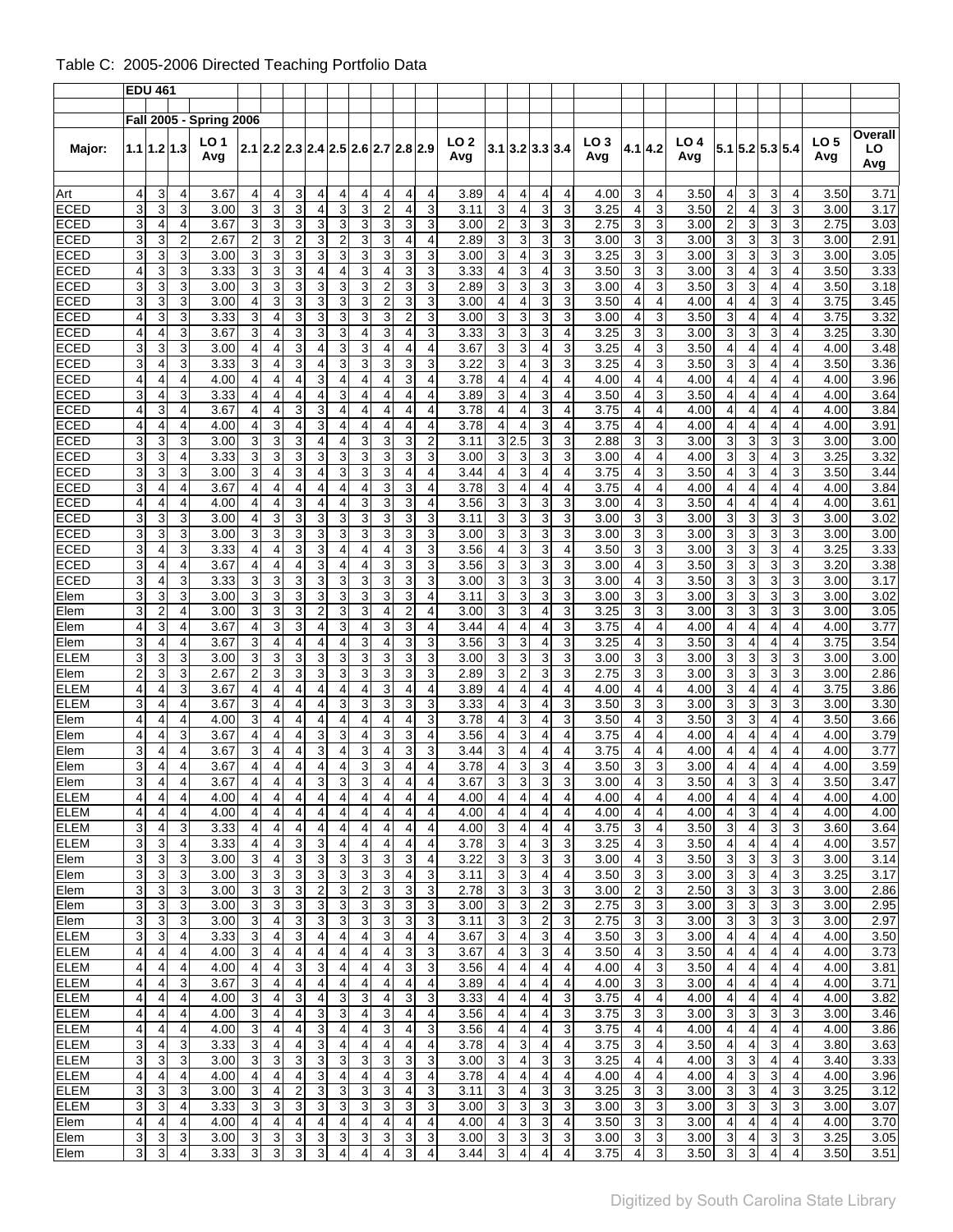| Elem           | 3              | 3              | 4 | 3.33 |                | 3              | 4              | 3              | 3              | 4              | 3              | 3              | 4              | 3.44 | 3              | 3   | 3              | 3              | 3.00 | 4 | 3              | 3.50     | 3              | 3              | 3 | 3   | 3.00 | 3.26 |
|----------------|----------------|----------------|---|------|----------------|----------------|----------------|----------------|----------------|----------------|----------------|----------------|----------------|------|----------------|-----|----------------|----------------|------|---|----------------|----------|----------------|----------------|---|-----|------|------|
| <b>ELEM</b>    | 3              | 3              | 3 | 3.00 | 3              | 3              | 3              | 3              | 3              | 3              | 3              | 3              | 3              | 3.00 | 3              | 3   | 3              | 3              | 3.00 | 3 | 3              | 3.00     | 3              | 3              | 3 | 3   | 3.00 | 3.00 |
| <b>ELEM</b>    | 3              | 3              | 4 | 3.33 | 4              | 4              | 4              | 4              | 4              | 3              | 3              | 4              | 3              | 3.67 | 3              | 3   | 3              | 4              | 3.25 | 3 | 3              | 3.00     | 4              | 4              | 4 | 3   | 3.75 | 3.40 |
| <b>ELEM</b>    | 3              | 4              | 4 | 3.67 | 4              | 4              | 4              | 4              | 4              | 3              | 4              | 4              | 4              | 3.89 | 3              | 4   | 3              | 4              | 3.50 | 4 | 3              | 4.00     | 4              | 3              | 4 | 3   | 3.50 | 3.71 |
| <b>ELEM</b>    | 4              | 4              | 4 | 4.00 | 4              | 4              | 4              | 4              | 4              | 3              | 4              | 4              | 4              | 3.89 | 3              | 3   | 3              | 4              | 3.25 | 4 | 3              | 3.50     | 4              | 3              | 4 | 4   | 3.75 | 3.68 |
| <b>ELEM</b>    | 3              | 3              | 4 | 3.33 | 4              | 4              | 4              | 3              | 4              | 4              | 3              | 4              | 3              | 3.67 | 3              | 4   | 3              | 4              | 3.50 | 3 | 4              | 3.50     | 3              | 3              | 3 | 3   | 3.60 | 3.52 |
| <b>ELEM</b>    | 3              | 3              | 4 | 3.33 | 4              | $\overline{4}$ | 4              | 3              | 3              | 3              | 3              | 3              | 3              | 3.33 | 3              | 4   | 4              | 3              | 3.50 | 4 | 4              | 4.00     | 3              | 3              | 3 | 3   | 3.40 | 3.51 |
| <b>ELEM</b>    | 3              | $\overline{c}$ | 3 | 2.67 | 3              | 3              | 3              | $\overline{2}$ | 4              | 4              | 4              | 3              | $\overline{2}$ | 3.11 | 3              | 3   | 3              | 3              | 3.00 | 3 | 3              | 3.00     | 3              | 3              | 3 | 3   | 2.80 | 2.92 |
| <b>ENGLISH</b> | 3              | 4              | 3 | 3.33 | 3              | $\overline{4}$ | 4              | 3              | 4              | 3              | 2              | 3              | 3              | 3.22 | 3              | 2   | 3              | 4              | 3.00 | 3 | 3              | 3.00     | 3              | 3              | 3 | 4   | 3.25 | 3.16 |
| <b>MAT</b> art | 3              | 4              | 3 | 3.33 | 4              | 4              | 4              | 3              | 4              | 3              | 4              | 4              | 4              | 3.78 | 3              | 4   | 4              | 4              | 3.75 | 4 | 4              | 4.00     | 4              | 4              | 4 | 4   | 4.00 | 3.77 |
| <b>MAT</b> art | 3              | 3              | 3 | 3.00 | 3              | 4              | $\overline{2}$ | 3              | 4              | 3              | 3              | 3              | 3              | 3.11 | 3              | 3   | 4              | 4              | 3.50 | 3 | 3              | 3.00     | 3              | 4              | 3 | 3   | 3.25 | 3.17 |
| <b>MAT</b> art | 3              | 3              | 4 | 3.33 | 3              | 3              | 4              | 4              | 3              | 4              | 3              | 4              | 4              | 3.56 | $\overline{4}$ | 3   | 4              | 4              | 3.75 | 4 | 4              | 4.00     | 3              | 3              | 4 | 3   | 3.25 | 3.58 |
| <b>MAT</b> art | $\overline{4}$ | 3              | 3 | 3.33 | 3              | 3              | 3              | 4              | 3              | 4              | 3              | 3              | 3              | 3.22 | 3              | 4   | 4              | 4              | 3.75 | 4 | 3              | 3.50     | 4              | 3              | 3 | 4   | 3.50 | 3.46 |
| <b>MAT</b> art | 3              | 3              | 3 | 3.00 | $\overline{2}$ | 3              | 3              | 3              | 3              | 4              | 4              | 4              | 4              | 3.33 | 3              | 4   | 3              | 2              | 3.00 | 4 | 4              | 4.00     | 3              | 4              | 4 | 3   | 3.50 | 3.37 |
| Math           | 4              | 4              | 4 | 4.00 | 4              | $\overline{4}$ | 3              | 4              | 4              | 3              | 4              | 3              | 3              | 3.56 | $\overline{4}$ | 4   | 4              | 4              | 4.00 | 4 | 4              | 4.00     | 4              | $\overline{4}$ | 4 | 4   | 4.00 | 3.91 |
| Math           | 4              | 4              | 3 | 3.67 | 3              | 3              | 3              | 3              | 3              | 2              | 4              | 3              | 3              | 3.00 | 4              | 4   | 3              | 4              | 3.75 | 3 | $\overline{2}$ | 2.50     | 3              | 4              | 4 | 4   | 3.75 | 3.33 |
| Math           | 4              | 4              | 4 | 4.00 | 4              | 4              | 4              | 4              | 3              | 3              | 4              | 3              | 4              | 3.67 | $\overline{4}$ | 3   | 4              | 4              | 3.75 | 4 | 3              | 3.50     | 4              | 4              | 4 | 4   | 4.00 | 3.78 |
| Music          | 3              | 3              | 3 | 3.00 | 4              | 4              | 4              | 4              | 4              | 4              | 4              | 4              | 4              | 4.00 | 3              | 4   | 3              | 4              | 3.50 | 4 | 4              | 4.00     | 4              | 4              | 4 | 4   | 4.00 | 3.70 |
| Music          | 4              | 4              | 4 | 4.00 | 4              | 4              | 4              | 4              | 4              | 4              | 4              | 4              | 4              | 4.00 | 4              | 4   | 4              | 4              | 4.00 | 4 | 4              | 4.00     | 4              | 4              | 4 | 4   | 4.00 | 4.00 |
| Music          | 4              | 4              | 4 | 4.00 | 4              | $\overline{4}$ | 4              | 4              | 4              | 4              | 4              | 4              | 4              | 4.00 | $\overline{4}$ | 4   | 4              | 4              | 4.00 | 4 | 4              | 4.00     | 4              | 4              | 4 | 4   | 4.00 | 4.00 |
| Music/Band     | 2              | 3              | 3 | 2.67 | 2              | 3              | 3              | 3              | $\overline{2}$ | 3              | 3              | 4              | 4              | 3.00 | 3              | 3   | 3              | 3              | 3.00 | 3 | 3              | 3.00     | 3              | 3              | 3 | 4   | 3.25 | 2.98 |
| PE             | 4              | 4              | 4 | 4.00 | 4              | $\overline{4}$ | $\overline{4}$ | 4              | $\overline{4}$ | $\overline{4}$ | 4              | 4              | 4              | 4.00 | $\overline{4}$ | 4   | 4              | 4              | 4.00 | 4 | 4              | 4.00     | 4              | $\overline{4}$ | 4 | 4   | 4.00 | 4.00 |
| PE             | 3              | 4              | 4 | 3.67 | 4              | 3              | 3              | 4              | 4              | 3              | 3              | 4              | 4              | 3.56 | 3              | 3   | 3              | 3              | 3.00 | 4 | 4              | 4.00 3.5 |                | 4              | 4 | 4   | 3.88 | 3.62 |
| PE             | 3              | 3.5            | 3 | 3.17 | 2.5            | 3              | 3.5            | 3              | 3              | 4              | 3              | 3              | 3              | 3.11 | 3.5            | 3.5 | 3              | 3.5            | 3.38 | 3 | 3              | 3.00     | 4              | 3              | 3 | 3.5 | 3.38 | 3.21 |
| PE             | 3              | 3              | 4 | 3.33 | 3              | $\overline{4}$ | 4              | 3              | $\overline{2}$ | 3              | 4              | 3              | 3              | 3.22 | $\overline{2}$ | 4   | 3              | 3              | 3.00 | 4 | 3              | 3.50     | 3              | 4              | 4 | 3   | 3.50 | 3.31 |
| <b>SPED</b>    | 3              | 3              | 3 | 3.00 | 3              | 3              | 3              | 3              | 3              | 3              | 3              | 3              | 4              | 3.11 | 3              | 4   | 3              | 3              | 3.25 | 3 | 4              | 3.50     | 4              | 4              | 3 | 4   | 3.75 | 3.32 |
| <b>SPED</b>    | 3              | 4              | 3 | 3.33 | 3              | 3              | 3              | 3              | 3              | 3              | 3              | 3              | 3              | 3.00 | 3              | 3   | 3              | 3              | 3.00 | 3 | 4              | 3.50     | 3 <sub>l</sub> | 3              | 3 | 3   | 3.00 | 3.17 |
| <b>SPED</b>    | 3              | 3              | 3 | 3.00 | 3              | 3              | 3              | 3              | 3              | 3              | 3              | 3              | 3              | 3.00 | 3              | 3   | 3              | 3              | 3.00 | 3 | 3              | 3.00     | 3              | 3              | 3 | 3   | 3.00 | 3.00 |
| <b>SPED</b>    | 3              | 3              | 3 | 3.00 | 3              | 3              | 3              | 3              | 3              | 3              | 3              | 3              | 3              | 3.00 | 3              | 3   | 3              | 3              | 3.00 | 3 | 3              | 3.00     | 3              | 3              | 3 | 3   | 3.00 | 3.00 |
| <b>SPED</b>    | 3              | 3              | 3 | 3.00 | 3              | 3              | $\overline{2}$ | 3              | 3              | 3              | 3              | 3              | 3              | 2.89 | 3              | 3   | $\overline{2}$ | 3              | 2.75 | 3 | $\overline{2}$ | 2.50     | 3              | 3              | 3 | 3   | 3.00 | 2.83 |
| <b>SPED</b>    | 3              | 3              | 3 | 3.00 | 4              | 3              | 3              | 3              | 3              | 3              | 3              | 3              | 3              | 3.11 | 3              | 3   | 3              | $\overline{2}$ | 2.75 | 4 | 3              | 3.50     | 3              | 3              | 3 | 3   | 3.00 | 3.07 |
| <b>SPED</b>    | 3              | 3              | 3 | 3.00 | 3              | 3              | 3              | 3              | 3              | 3              | 3              | 3              | 3              | 3.00 | 3              | 3   | 3              | 3              | 3.00 | 4 | $\overline{4}$ | 4.00     | 3              | 3              | 3 | 3   | 3.00 | 3.20 |
| <b>SPED</b>    | 4              | 3              | 3 | 3.33 | 3              | 3              | 3              | 3              | 4              | 3              | 3              | $\overline{2}$ | 3              | 3.00 | $\overline{2}$ | 3   | 3              | 3              | 2.75 | 3 | 3              | 3.00     | 3              | 3              | 3 | 3   | 3.00 | 3.02 |
| <b>SPED</b>    | 3              | 3              | 3 | 3.00 | 3              | 3              | 4              | 3              | 4              | 3              | 3              | 3              | 3              | 3.22 | 3              | 3   | 3              | 4              | 3.25 | 3 | $\overline{4}$ | 3.50     | 3              | 4              | 3 | 3   | 3.25 | 3.24 |
| SS             | 3              | $\overline{2}$ | 3 | 2.67 | 3              | $\overline{2}$ | 3              | 3              | 3              | 3              | $\overline{2}$ | 3              | $\overline{2}$ | 2.67 | $\overline{2}$ | 4   | 3              | 3              | 3.00 | 3 | 3              | 3.00     | 3              | $\overline{2}$ | 3 | 3   | 2.75 | 2.82 |
|                |                |                |   |      |                |                |                |                |                |                |                |                |                |      |                |     |                |                |      |   |                |          |                |                |   |     |      |      |
| <b>SUMMARY</b> |                |                |   | 3.39 |                |                |                |                |                |                |                |                |                | 3.39 |                |     |                |                | 3.37 |   |                | 3.44     |                |                |   |     | 3.49 | 3.49 |

Number of graduates qualified for South Carolina certification. Candidates who have successfully completed directed teaching and passed all appropriate Praxis I and II examinations are recommended for certification by the Dean of the College of Education. In 2005-2006 all but one of the candidates were recommended. The student who was not recommended for certification had not yet completed all of her Lander requirements. In the semester prior to student teaching, she had failed a general education requirement course, Spanish II. Her attempt to retake this course was not yet successful at the time these students were recommended for certification. Given that all but one student successfully completed all requirements for recommendation for certification in 2005-2006, the data was not discussed at a faculty meeting and no changes were recommended based on this data.

Performance of graduates during the provisional contract years on the State Performance Assessment Instrument (ADEPT). All novice teachers in the state of South Carolina are monitored by personnel in the school districts in which they are employed. These district representatives have been trained in the use of and employ the Assisting Developing Evaluating Professional Teaching (ADEPT) assessment instrument to provide feedback and guidance to novice teachers. Novice teachers are either terminated or issued new contracts based on their performance according to ADEPT measures. The percent of Lander graduates passing ADEPT and qualifying for continuing contract status in 2005 was 100% (see Table D). Provisional contract teachers must pass nine of the ten Performance Dimensions to pass ADEPT.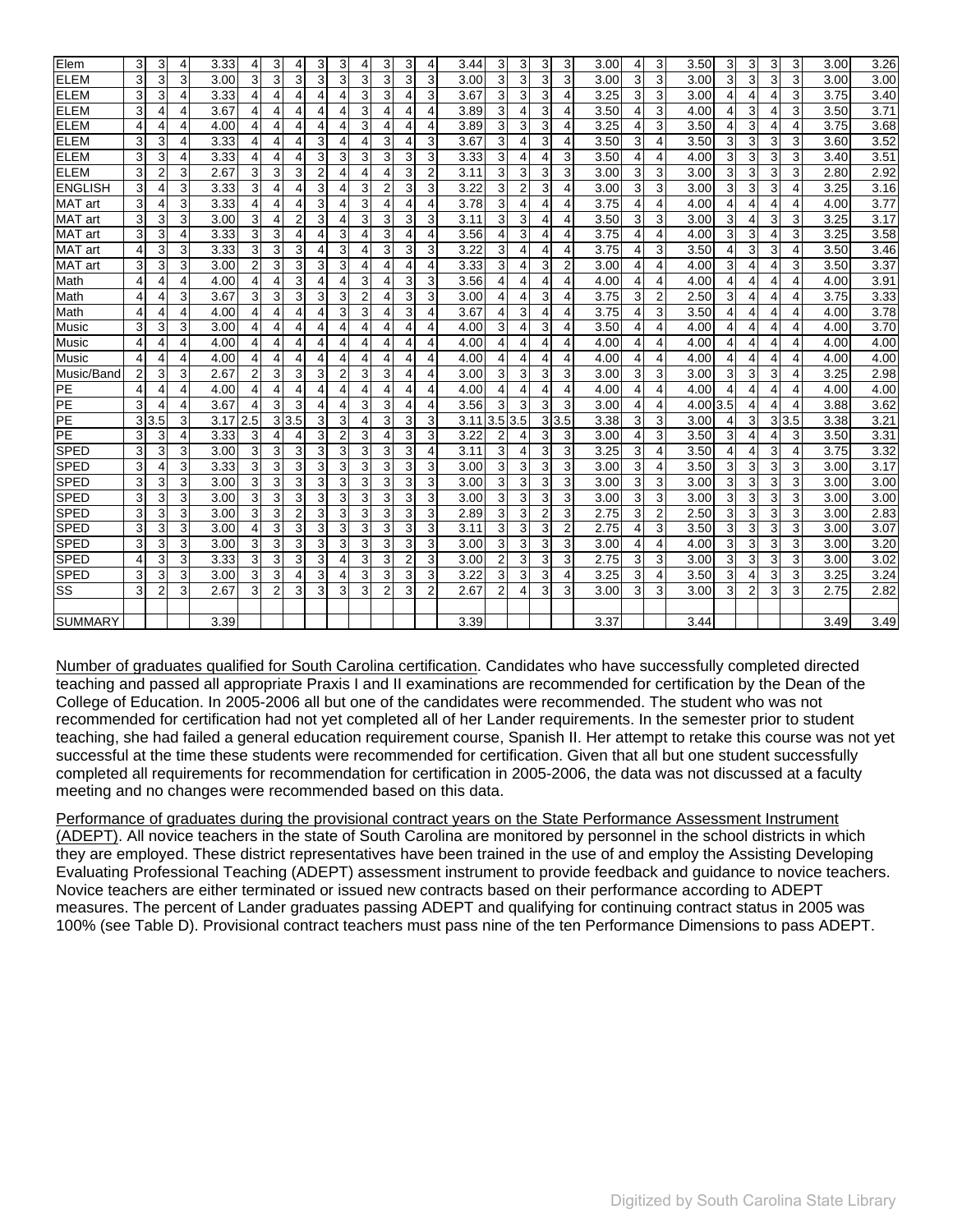# **Lander University - Classroom Teacher Performance Standards**

PS 1 Long-Range Planning

PS 2 Short-Range Planning: Instruction

- PS 3 Student Assessments
- PS 4 Expectations for Learners
- PS 5 Instructional Strategies

PS 6 Content PS 7 Monitoring & Enhancing Learning PS 8 Learning Environment PS 9 Classroom Management PS 10 Professional Responsibilities

| 2004                 | Overall | PS <sub>1</sub> | PS <sub>2</sub> | PS <sub>3</sub> | PS4   | PS5             | PS6             | PS7   | PS8   | PS <sub>9</sub> | <b>PS10</b> |                                  |
|----------------------|---------|-----------------|-----------------|-----------------|-------|-----------------|-----------------|-------|-------|-----------------|-------------|----------------------------------|
| <b>Institution</b>   |         |                 |                 |                 |       |                 |                 |       |       |                 |             | 2004 Total ADEPT Completers = 48 |
| <b>Total Passed</b>  | 47      | 48              | 48              | 48              | 48    | 48              | 48              | 47    | 48    | 47              | 48          | 2004 Total ADEPT Passes = $48$   |
| <b>Total Percent</b> | 97.9    | 100             | 100             | 100             | 100   | 100             | 100             | 97.9  | 100   | 97.9            | 100         | Pass Rate = $100\%$              |
| <b>State</b>         |         |                 |                 |                 |       |                 |                 |       |       |                 |             |                                  |
| <b>Total Passed</b>  | 1,082   | 1,124           | 1,121           | 1,122           | 1,113 | 1,107           | 1,115           | 1,116 | 1,122 | 1,101           | 1,125       |                                  |
| <b>Total Percent</b> | 94.6    | 98.3            | 98              | 98.1            | 97.3  | 96.8            | 97.5            | 97.6  | 98.1  | 96.2            | 98.3        |                                  |
|                      |         |                 |                 |                 |       |                 |                 |       |       |                 |             |                                  |
| 2005                 | Overall | PS <sub>1</sub> | PS <sub>2</sub> | PS <sub>3</sub> | PS4   | PS <sub>5</sub> | PS <sub>6</sub> | PS7   | PS8   | PS <sub>9</sub> | <b>PS10</b> |                                  |
| <b>Institution</b>   |         |                 |                 |                 |       |                 |                 |       |       |                 |             | 2005 Total ADEPT Completers = 37 |
| <b>Total Passed</b>  | 36      | 36              | 37              | 36              | 36    | 36              | 36              | 37    | 37    | 36              | 37          | 2005 Total ADEPT Passes = 37     |
| <b>Total Percent</b> | 97.3    | 97.3            | 100             | 97.3            | 97.3  | 97.3            | 97.3            | 100   | 100   | 97.3            | 100         | Pass Rate = $100\%$              |
| <b>State</b>         |         |                 |                 |                 |       |                 |                 |       |       |                 |             |                                  |
| <b>Total Passed</b>  | 1,083   | 1,123           | 1,119           | 1,119           | 1,111 | 1,107           | 1,115           | 1,117 | 1,117 | 1,103           | 1,123       |                                  |
| <b>Total Percent</b> | 95.3    | 98.8            | 98.4            | 98.4            | 97.7  | 97.4            | 98.1            | 98.2  | 98.2  | 97              | 98.8        |                                  |
|                      |         |                 |                 |                 |       |                 |                 |       |       |                 |             |                                  |
| 2006                 | Overall | PS <sub>1</sub> | PS <sub>2</sub> | PS <sub>3</sub> | PS4   | PS5             | PS <sub>6</sub> | PS7   | PS8   | PS <sub>9</sub> | <b>PS10</b> |                                  |
| <b>Institution</b>   |         |                 |                 |                 |       |                 |                 |       |       |                 |             | 2006 Total ADEPT Completers = 54 |
| <b>Total Passed</b>  | 53      | 54              | 54              | 54              | 53    | 53              | 53              | 53    | 54    | 52              | 53          | 2006 Total ADEPT Passes = $53$   |
| <b>Total Percent</b> | 98.1    | 100             | 100             | 100             | 98.1  | 98.1            | 98.1            | 98.1  | 100   | 96.3            | 98.1        | Pass Rate = $98\%$               |
| <b>State</b>         |         |                 |                 |                 |       |                 |                 |       |       |                 |             |                                  |
| <b>Total Passed</b>  | 1,508   | 1,544           | 1,541           | 1,538           | 1,537 | 1,534           | 1,542           | 1,532 | 1,545 | 1,517           | 1,546       |                                  |
| <b>Total Percent</b> | 96.1    | 98.3            | 98.2            | 98              | 97.9  | 97.7            | 98.2            | 97.6  | 98.4  | 96.6            | 98.5        |                                  |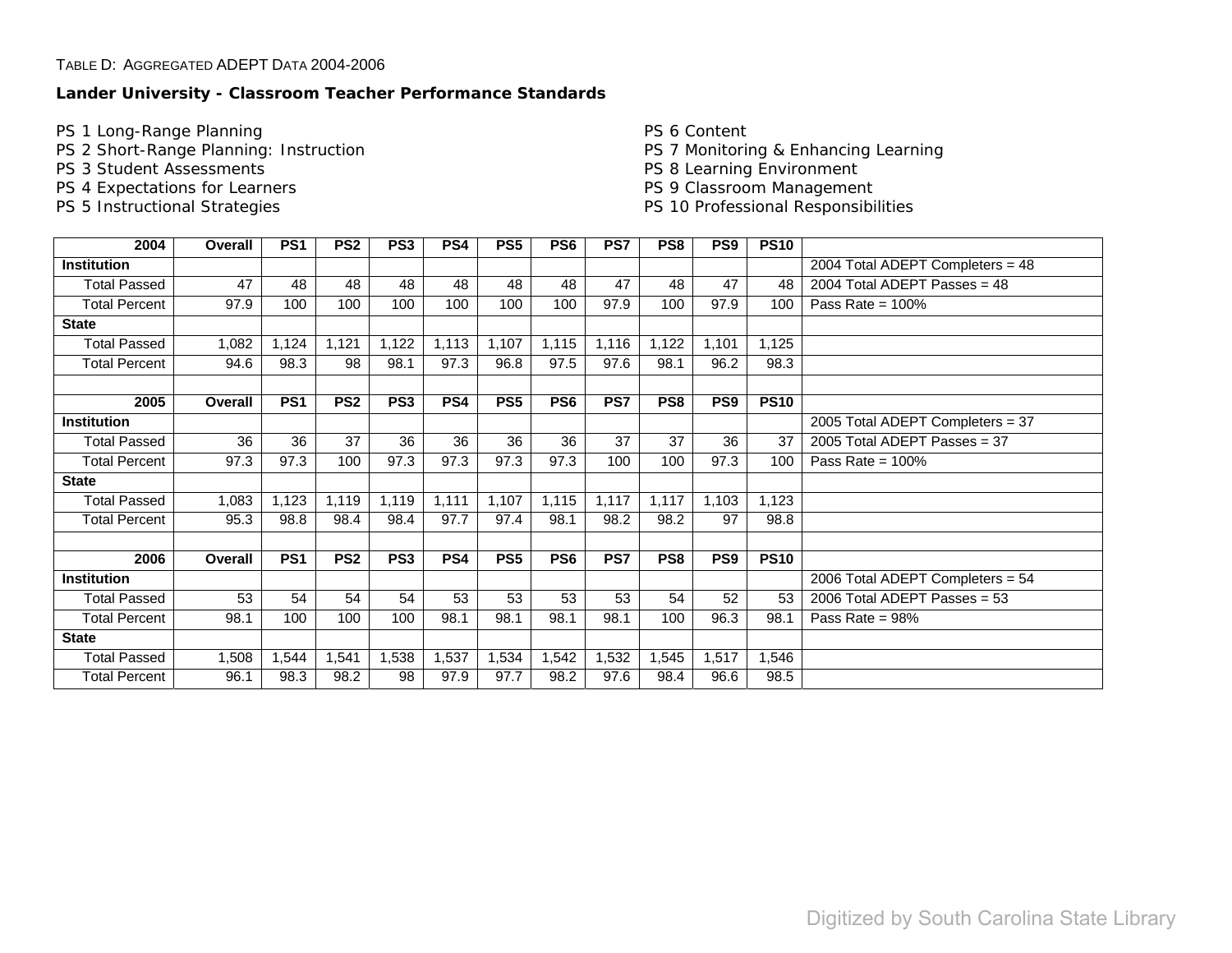<span id="page-14-0"></span>The number of Lander graduates teaching in South Carolina and achieving continuing certification in 2005-2006 was 37. These graduates have typically completed two years of classroom experience. Lander University had 77 students complete teacher education programs in 2002-2003, two years prior. These students would presumably have completed their second year of teaching in 2005. Although not all Lander graduates achieving continuing contract status in 2005- 2006 were from this class, some discussion of the information is warranted. There are several reasons that the remaining graduates have not received continuing certification in South Carolina. Some graduates have taught outside the state of South Carolina for part or all of the three years. Some graduates have chosen to pursue other career paths following graduation. Some may be in the process of receiving continuing certification in South Carolina. The Department of Teacher Education has no reliable means of determining why roughly 52% of the program completers have not achieved continuing certification in South Carolina. This data is not available from the state department and Lander's Department of Teacher Education has no reliable means for garnering this information. What is know with certainty is that, in 2005, all Lander graduates who attempted to pass ADEPT, passed.

Lander University Alumni Survey. Lander's Department of Teacher Education surveys alumni three years following graduation. The most recent survey results available at the time of this report are those from the 2004-2005 survey results. The survey asks alumni to rate their professional practice against 22 items. These 22 items are the same subcategories of the 5 Learner Outcomes (see section I PROGRAM GOALS above) addressed by Lander's Directed Teaching students preparing their final portfolios. The results of these self-reported ratings were overwhelmingly positive. On a four-point scale (1 = Consistently,  $2$  = Occasionally,  $3$  = Seldom, and  $4$  = Not at All), all responding alumni rated themselves positively on 18 of the 22 outcomes (12 outcomes unanimously received ratings of "consistently"; 6 ratings of "consistently and "occasionally").

Additional information provided by the survey indicated that all but two respondents had completed their district's induction process to qualify for continuing certification in the state of South Carolina (ADEPT). The two who had not were not employed as teachers, but as educators in other settings (e.g., teacher for the National Geographic Alliance). Open-ended responses were also overwhelmingly positive. Positive aspects of Lander's undergraduate teacher education programs included (a) lots of clinical experiences and (b) passionate and enthusiastic professors. Respondents volunteered that they had received awards (e.g., coach of the year) and were involved in professional organizations. As might be expected from a voluntary self-report survey, negative remarks were not present, although several suggested that students would benefit from more opportunities to mange classrooms prior to student teaching. Department of Teacher Education faculty members have recommended no changes to programs based on the data collected from these surveys.

# **Interim Program Assessment Summary for Mass Communication/Theater**

The Mass Communication/Theater program has identified five program goals and has been working to improve their assessment activities for these goals. The goals and use of assessment results for improvement are summarized.

Goal 1: To communicate effectively in person as well as through a variety of different media

Goal 2: To analyze and critically evaluate a variety of messages produced in a number of different media

Goal 3: To apply production and management skills appropriate to mass communication or theatre settings

Goal 4: To understand of the historical, ethical and legal issues related to the student's chosen emphasis area

Goal 5: To understand of the business and economic operations of the student's chosen emphasis area

All of these goals are assessed in the following ways:

- Assessment1: Students participate in theatre productions, they are critiqued by adjudicators from KC/ACTF, students are surveyed to assess their experience, and theatre faculty conduct post-production reviews
	- o Outcome 1: while students are consistently recognized by the adjudicators for the quality of their work, concrete numbers about the number of student nominated to participate in the KC/ACTF Regional Festival were not available
		- **data on nomination rates will be collected**
	- $\circ$  Outcome 2: students reported they were poorly prepared for some production activities
	- o Outcome 3: theatre faculty noted problems in organization, curriculum, and personnel in post-production reviews
		- a theatre faculty member was replaced<br>• to give more preparation time for product
		- to give more preparation time for productions, the hours credit for THTR 111 were increased from 1 to 2
		- **THTR 017 has been proposed to require theatre students to participate in two performances** instead of one.
- Assessment 2: Students produce the *Forum,* a student newspaper, which is evaluated by the Student Publications Advisor and submitted in competitions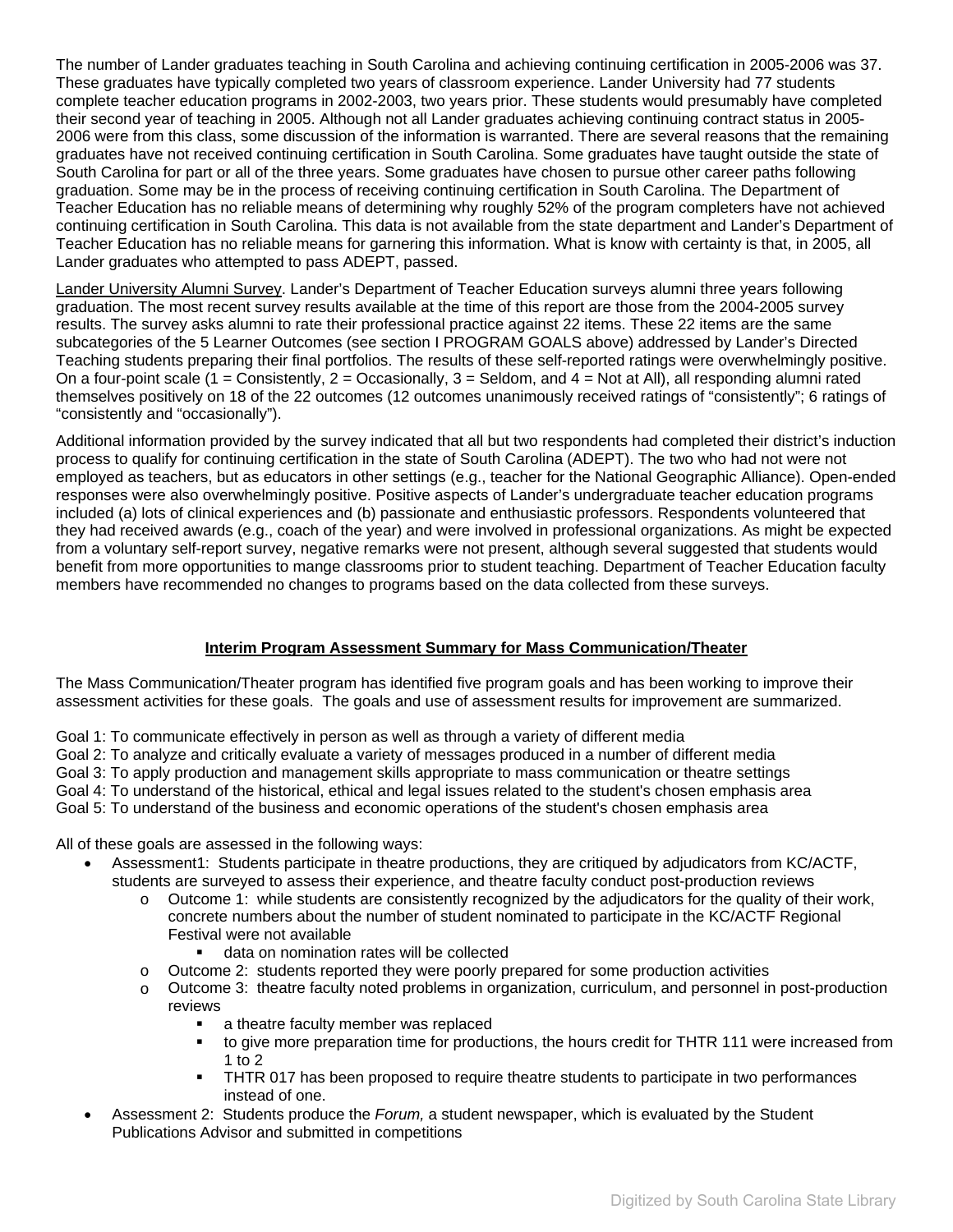- o Outcome 1: while student publications have received numerous awards, concrete numbers about the number and types of awards won were not available
	- data on awards will be collected
- <span id="page-15-0"></span>• Assessment 3: Interns are evaluated by an off-campus supervisor in a professional environment and have portfolios evaluated by supervisors and faculty
	- $\circ$  Outcome 1: in the last 10 years, 99% of students have received a "B" or higher grade in these evaluations
	- o Outcome 2: feedback from supervisors indicates students are well prepared and no major change in curriculum is necessary
- Assessment 4: students produce a one-act play for public performance which is critiqued by the faculty
	- o Outcome 1: students are expected to score more than 80% on these critiques, however concrete numbers for these critique were not available
		- data on these critiques will be collected
- Assessment 5: freshman and senior students take a general knowledge test of Mass Communication and Theatre information and a 40% improvement is expected.
	- o Outcome 1: expected improvement has not been observed in the areas of theatre history, literature, and criticism.
		- a new, full-time faculty member with a Ph.D. in the problem areas has replaced an adjunct who previously taught in those areas
		- several problems have been noted with the knowledge test and it is under revision—the department is considering the adoption of a portfolio system of assessment

This interim review, as well as the SACS review team that conducted its review this year, noted deficiencies in the program assessment activities for Mass Communication/Theatre. Several items have been highlighted for change in the future. First, measures specific to each goal must be developed. Second, outcome measures need to be developed to clearly assess student learning rather than opinion or satisfaction. Third, scores and other evaluative data must be consistently collected over time to make meaningful comparisons.

# **Program Assessment Summary for Student Development**

The program assessment plan for student development is now driven by the University's Strategic Plan. The primary means of assessment of these goals has been through open forums and focus groups with various student groups and organizations, led by the Vice President for Student Affairs (VPSA) and the President, and through analysis of usage data. The ACT Student Survey was used in the past to assess student development, but it was discontinued due to its cost (last administered in 2003). However, the ACT is planned for administration in the 2007-2008 academic year and the NSSE was administered in spring 2007 to further assess student opinions.

The following goals for student development are identified in the Strategic Plan (numbers correspond to numbers in the Strategic Plan). A summary of outcomes from the Vice President for Student Affairs' June 1, 2007 Strategic Planning report for each goal are provided below as bullet points.

Objective 2f: Enhance the educational and co-curricular experiences and opportunities outside of the classroom to broaden students' awareness of themselves, others, and current events.

- expanded the intramural program to include 7 sports (3 more than 2005), increasing student participation from 255 in fall 2005 to 406 in fall 2006
- expanded access to the PEES complex during the week and on weekends, increasing use from 20,995 students in 2004-2005 to 21,023 students in 2005-2006
- study facilities in the library were enhanced by providing 56 new chairs and 8 new tables in the bottom floor study area

Objective 2g: Improve the campus environment to increase student safety, comfort, and satisfaction.

- in January 2007, the dining hall was renovated and expanded over 3,000 square feet to bring seating capacity from 336 to 488
- the dining hall is now media ready with an LCD projector, drop-down screens, and wireless internet
- menus were upgraded, and pizza/pasta and grilling stations were added
- a second entrance to the dining hall was added for students coming from the new dormitory

Objective 2h: Develop a comprehensive plan to address diversity issues in the campus community.

- the following were offered in 2006-2007
	- o 2nd annual Hispanic Awareness Celebration was in October, 2006.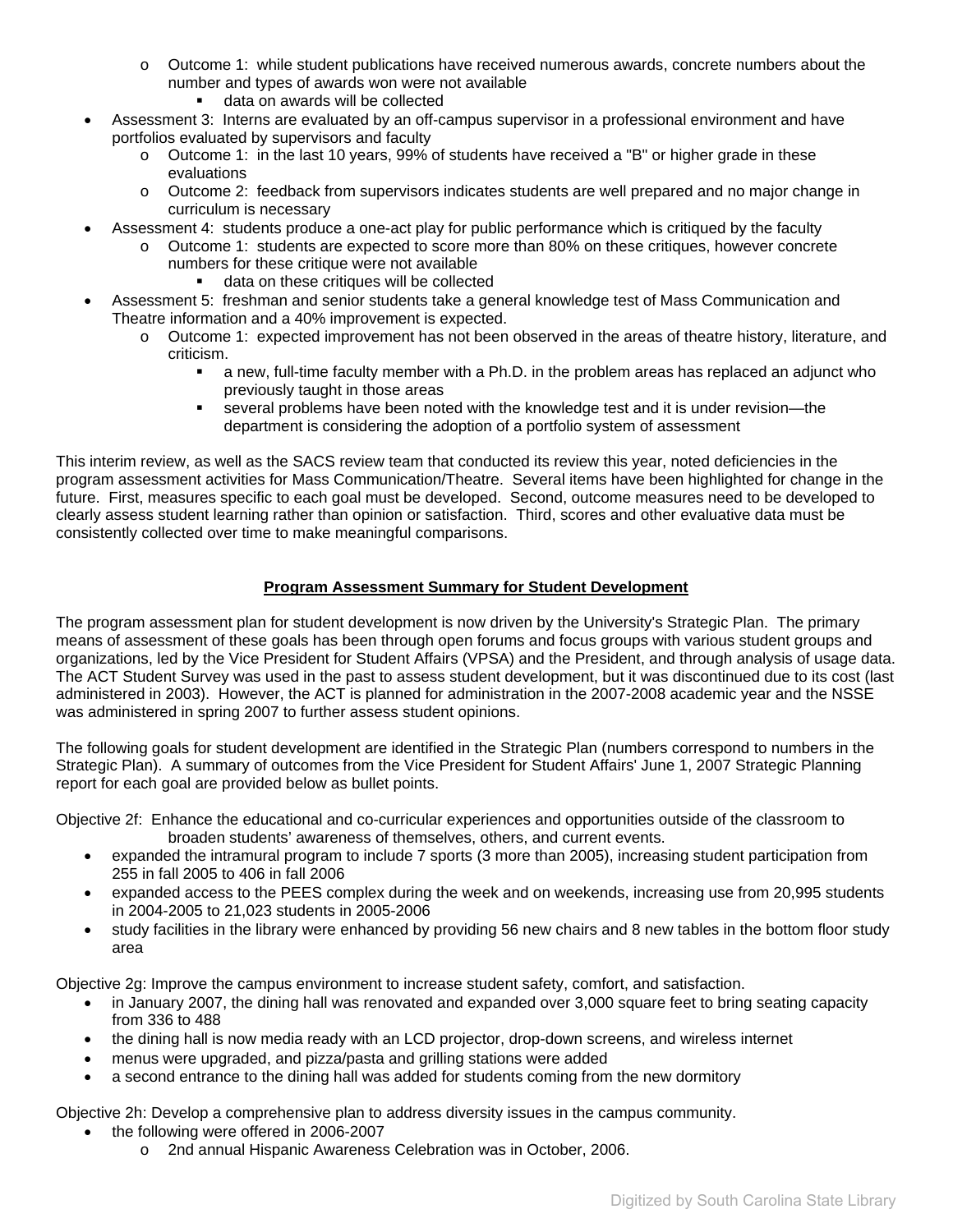- o Hispanic Celebration, a Multiplicity of Cultures was held on February 8, 2007.
- o a Variety of Black History Month activities were held in February, 2007.
- o provided approved campus organizations to address diversity, including R.O.O.T.S (for freshmen minority students), F.R.I.E.N.D.S (for all sexual orientations), M.O.M.S (growth of minority faculty, staff, and students), and I.S.O. (international students), NPHC (governing historically African-American fraternities), African American Student Nurse Network, National Society of Black Engineers, Spanish Club, Minorities on the Move, and SPICE (Students Promoting Intelligent Choices and Experiences).
- o students visited the Penn Center, which focuses on West Indies culture and the Gullah culture.
- additional staff assignment was made to focus on international students and multicultural affairs programs.
- student representation was provided on 16 university-wide committees
- the President of SGA was included on the Faculty Senate.
- a web calendar was started in January, 2007, to provide information on all university activities.
- Objective 3b: Increase involvement of parents, alumni, community members and organizations with Lander.
	- approximately 175 volunteers of staff, faculty, alumni, and students helped with Freshmen Move-In Day on August 13 to assist new freshmen and their parents and their families.
	- in October, Parent's Day provided an opportunity for parents to come on campus for a fall festival and dinner.
	- family EXPO gave parents of new freshmen an opportunity to be involved in expectations for their child.

Objective 4b: Add the facilities needed to serve an increased enrollment of 2630 Full Time Equivalent students.

- continued working on converting the newly-acquired 22 acres into recreational facilities, including fields for baseball and softball and soccer, and tennis courts, with additional facilities to provide for community participation: a walking track, a children's playground, and fitness center. There is an anticipated completion date of 2009.
- continued contact with legislators to discuss funding for addition to student center.

Objective 5a: Implement a coordinated and comprehensive assessment program used to drive decisions, make improvements, and insure institutional effectiveness.

• reintroduced the regular administration of the ACT and NSSE surveys to assess student services.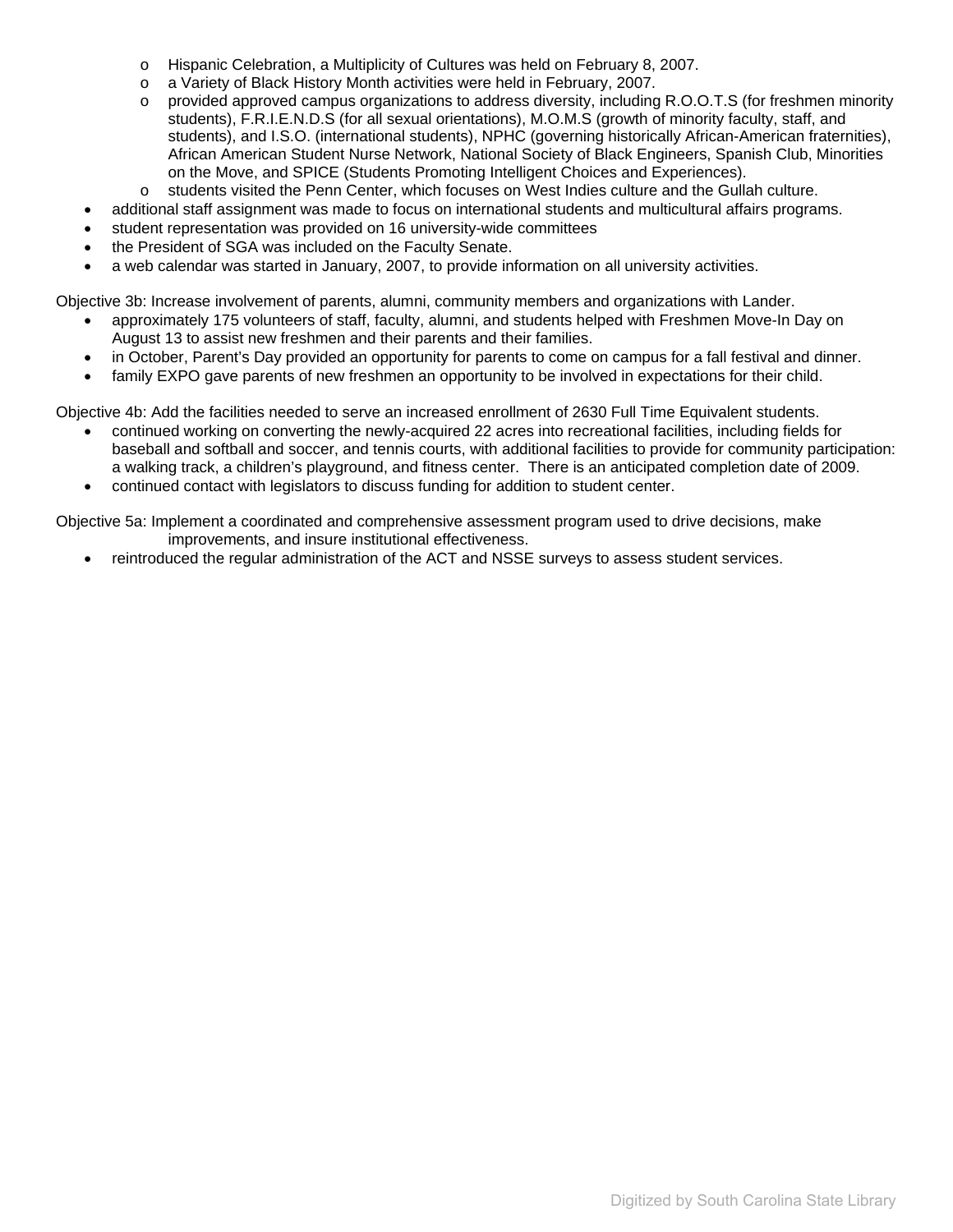# **Alumni Survey Summary**

# <span id="page-17-0"></span>**The following information is due August 1, 2007**

 **INSTITUTIONAL ALUMNI SURVEYS - Summary**

| <b>Name of Institution:</b>                                | <b>Lander University</b>                                                                                                                                                                                                                                                                                                                                                                            |
|------------------------------------------------------------|-----------------------------------------------------------------------------------------------------------------------------------------------------------------------------------------------------------------------------------------------------------------------------------------------------------------------------------------------------------------------------------------------------|
| Academic Year for Graduating Students:                     | 2003-2004                                                                                                                                                                                                                                                                                                                                                                                           |
| (Individual percentages will be calculated automatically.) | Section 59-103-350 (D) of the SC Code of Laws, 1976 (amended), requires public institutions of higher learning to report satisfaction data on graduates. By<br>including the satisfaction data as part of the alumni follow-up survey, institutions will be reporting biannually on graduates<br>three years prior. Please indicate the number of responses to each item in the appropriate column. |
| The hyperlink for this report is:                          | http://                                                                                                                                                                                                                                                                                                                                                                                             |
| How many students were surveyed?                           | 430                                                                                                                                                                                                                                                                                                                                                                                                 |
| How many students responded?                               | Response Rate:<br>10.9%                                                                                                                                                                                                                                                                                                                                                                             |
| Was this population a sample or the total group?           | group                                                                                                                                                                                                                                                                                                                                                                                               |

#### **1. Students' level of satisfaction with:**

|                                      |    | <b>Responses to Question</b><br>% of Total |    | Very Satisfied | Satisfied |       | Somewhat<br>Satisfied | Somewhat<br>Dissatisfied | Dissatisfied |      | Very Dissatisfied |
|--------------------------------------|----|--------------------------------------------|----|----------------|-----------|-------|-----------------------|--------------------------|--------------|------|-------------------|
|                                      | #  | Responses                                  |    | %              |           |       | %                     | ℅                        |              | %    | $\%$              |
| 1.1 MAJOR Program of Study           | 47 | 100.0%                                     | 23 | 48.9%          | 19        | 40.4% | 8.5%                  | 0.0%                     |              | 2.1% | 0.0%              |
| 1.2 INSTRUCTION in the major         | 47 | 100.0%                                     | 24 | 51.1%          | 18        | 38.3% | 8.5%                  | 0.0%                     |              | 2.1% | 0.0%              |
| 1.3 GENERAL EDUCATION program        |    |                                            |    |                |           |       |                       |                          |              |      |                   |
| of study (non-major requirements)    | 46 | 97.9%                                      |    | 13.0%          | 32        | 69.6% | 15.2%                 | 0.0%                     |              | 2.2% | 0.0%              |
| 1.4 INSTRUCTION in general education | 46 | 97.9%                                      |    | 15.2%          | 29        | 63.0% | 19.6%                 | 0.0%                     |              | 2.2% | 0.0%              |
| 1.5 OVERALL ACADEMIC EXPERIENCE      | 46 | 97.9%                                      | 22 | 47.8%          | 20        | 43.5% | 6.5%                  | 2.2%                     |              | 2.2% | 0.0%              |

#### **2. How frequently involved in each of the following activities (on or off the job):**

|                                             |    | Responses to Question<br>% of Total |    | Weekly | Monthly |       |    | Annually |    | Less Often | Never |       |
|---------------------------------------------|----|-------------------------------------|----|--------|---------|-------|----|----------|----|------------|-------|-------|
|                                             | #  | Responses                           | #  | %      |         | %     | #  | $\%$     |    | $\%$       |       | %     |
| 2.1 Career-related advanced education       |    |                                     |    |        |         |       |    |          |    |            |       |       |
| or training                                 | 47 | 100.0%                              | 10 | 21.3%  | 14      | 29.8% | 10 | 21.3%    |    | 14.9%      |       | 12.8% |
| 2.2 "Lifelong learning"/personal enrichment |    |                                     |    |        |         |       |    |          |    |            |       |       |
| studies outside career area(s)              | 47 | 100.0%                              | 8  | 17.0%  | 8       | 17.0% |    | 14.9%    | 14 | 29.8%      | 10    | 21.3% |
| 2.3 Professional or service organizations   | 47 | 100.0%                              |    | 10.6%  |         | 19.1% | 15 | 31.9%    | h  | 12.8%      |       | 25.5% |
| 2.4 Volunteer, public or community service  | 47 | 100.0%                              |    | 14.9%  |         | 14.9% | 14 | 29.8%    |    | 19.1%      | 10    | 21.3% |
| 2.5 Social/recreational organization        | 47 | 100.0%                              |    | 21.3%  |         | 17.0% |    | 19.1%    | 12 | 25.5%      |       | 17.0% |
| 2.6 Support or participation in the arts    |    | 100.0%                              |    | 6.4%   |         | 17.0% |    | 17.0%    |    | 25.5%      | 16    | 34.0% |

#### **3. The college experience influenced my participation in the above activities:**

|                                             |     | Responses to Question   |    | Strongly | Moderately |       |    | Somewhat |    | None at all |
|---------------------------------------------|-----|-------------------------|----|----------|------------|-------|----|----------|----|-------------|
|                                             | #   | % of Total<br>Responses | #  | $\%$     | #          | $\%$  | #  | $\%$     | #  | %           |
| 3.1 Career-related advanced education       |     |                         |    |          |            |       |    |          |    |             |
| or training                                 | 47  | 100.0%                  | 13 | 27.7%    | 14         | 29.8% | 8  | 17.0%    | 12 | 25.5%       |
| 3.2 "Lifelong learning"/personal enrichment |     |                         |    |          |            |       |    |          |    |             |
| studies outside career area(s)              | 47  | 100.0%                  | 8  | 17.0%    | 12         | 25.5% | 12 | 25.5%    | 15 | 31.9%       |
| 3.3 Professional or service organizations   | 46  | 97.9%                   |    | 15.2%    | 16         | 34.8% | 9  | 19.6%    | 14 | 30.4%       |
| 3.4 Volunteer, public or community service  | 47  | 100.0%                  |    | 8.5%     | 14         | 29.8% | 14 | 29.8%    | 15 | 31.9%       |
| 3.5 Social/recreational organization        | 46  | 97.9%                   | 9  | 19.6%    |            | 19.6% | 14 | 30.4%    | 14 | 30.4%       |
| 3.6 Support or participation in the arts    | 47  | 100.0%                  | n  | 12.8%    | 13         | 27.7% | 10 | 21.3%    | 18 | 38.3%       |
| 3A Aggregate                                | 280 |                         | 47 | 16.8%    | 78         | 27.9% | 67 | 23.9%    | 88 | 31.4%       |

**4. I have voted in \_\_\_ of the elections since leaving college.**

|    | <b>Responses to Question</b> |    | All   | Most |       | Some |      | Few |      | None |       |
|----|------------------------------|----|-------|------|-------|------|------|-----|------|------|-------|
|    | % of Total<br>Responses      |    |       |      |       |      |      |     |      |      |       |
| #  |                              | #  | $\%$  | #    | %     | #    | %    |     | %    |      | %     |
| 47 | 100.0%                       | 18 | 38.3% | 15   | 31.9% | 4    | 8.5% | 4   | 8.5% |      | 12.8% |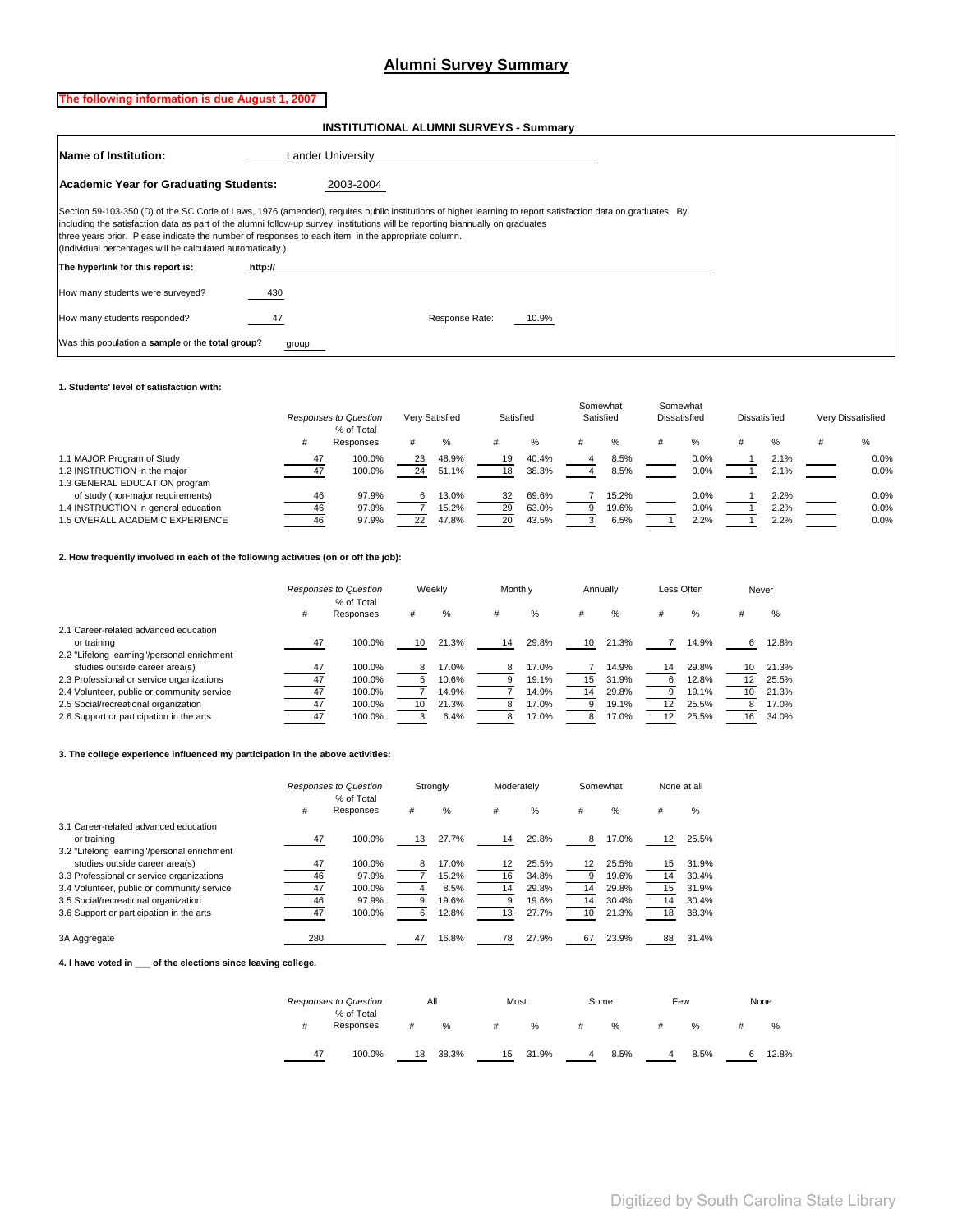#### **Placement Survey Summary**

#### <span id="page-18-0"></span>**The following information is due August 1, 2007**

|                                                                                                                                                                                                                                                                                                                                                                                                                                                                                                 |                   | <b>PLACEMENT DATA ON GRADUATES - Summary</b>                  |       |
|-------------------------------------------------------------------------------------------------------------------------------------------------------------------------------------------------------------------------------------------------------------------------------------------------------------------------------------------------------------------------------------------------------------------------------------------------------------------------------------------------|-------------------|---------------------------------------------------------------|-------|
| Name of Institution:                                                                                                                                                                                                                                                                                                                                                                                                                                                                            | Lander University |                                                               |       |
| <b>Academic Year Surveyed Students Graduated:</b>                                                                                                                                                                                                                                                                                                                                                                                                                                               |                   | 2003-2004                                                     |       |
| Section 59-103-350 (B)(6), (C)(4) of the SC Code of Laws, 1976 (amended), requires public institutions of higher learning<br>to report placement data on graduates. By including the placement data as part of the alumni follow-up survey,<br>institutions will be reporting biannually on graduates three years prior. Please indicate the number<br>of responses to each item in column (D). (Individual percentages will be calculated automatically.)<br>The hyperlink for this report is: | http://           |                                                               |       |
| How many graduates did you survey?                                                                                                                                                                                                                                                                                                                                                                                                                                                              | 430               | What percent of the graduating cohort<br>does this represent? | 100%  |
| How many surveys were returned?                                                                                                                                                                                                                                                                                                                                                                                                                                                                 | 47                | Survey response rate:                                         | 10.9% |
| Survey Based on (Place "X" in one):                                                                                                                                                                                                                                                                                                                                                                                                                                                             | Sample            | Total Group                                                   |       |

**1. How long did it take the students to obtain their first full-time job after graduation?**

|                                      | # of Responses | % of Total |
|--------------------------------------|----------------|------------|
| a. Prior to leaving college          | 11             | 23.4%      |
| b. Less than one month               | 3              | 6.4%       |
| c. 1 to 3 months                     |                | 23.4%      |
| d. 4 to 6 months                     |                | 17.0%      |
| e. 7 to 12 months                    |                | 8.5%       |
| f. Over 12 months                    |                | 10.6%      |
| g. Have not obtained a full-time job | 2              | 4.3%       |
| h. Did not seek a full-time job      |                | 6.4%       |
| Total                                | 47             |            |

**2.Indicate which single category best describes the student's current status.**

| Currently                               | # of Responses | % of Total |
|-----------------------------------------|----------------|------------|
| a. Continuing my education full-time    | $\overline{2}$ | 4.3%       |
| b. Employed and continuing my education | 9              | 19.1%      |
| c. Employed full-time                   | 29             | 61.7%      |
| d. Employed part-time                   |                |            |
| e. Self-employed                        |                | 2.1%       |
| f. Serving in Armed Forces              |                |            |
| g. Caring for a home/family             | 2              | 4.3%       |
| h. Unemployed, seeking work             | $\overline{2}$ | 4.3%       |
| i. Unemployed, not seeking work         |                | 2.1%       |
| j. Other                                |                | 2.1%       |
|                                         |                |            |
| Total                                   | 47             |            |

**3. Indicate the relationship between the student's college major their first full-time job after graduation.**

| <b>After Graduation</b> | # of Responses | % of Total |
|-------------------------|----------------|------------|
| a. Highly related       | 21             | 44.7%      |
| b. Moderately related   |                | 14.9%      |
| c. Slightly related     | 5              | 10.6%      |
| d. Not related          |                | 23.4%      |
| e. Not employed         | 3              | 6.4%       |
| Total                   | 47             |            |

#### **4. Indicate the relationship between the student's college major and their full-time job.**

| Currently             | # of Responses | % of Total |
|-----------------------|----------------|------------|
| a. Highly related     | 21             | 44.7%      |
| b. Moderately related | 5              | 10.6%      |
| c. Slightly related   |                | 12.8%      |
| d. Not related        | 10             | 21.3%      |
| e. Not employed       | 5              | 10.6%      |
| Total                 | 47             |            |

**5. Indicate the location of the student's first job after graduation.**

| <b>After Graduation</b>                 | # of Responses | % of Total |
|-----------------------------------------|----------------|------------|
| a. South Carolina                       | 40             | 85.1%      |
| b. Southeast, outside of South Carolina |                | 8.5%       |
| c. Outside the Southeast                |                |            |
| d. Not employed                         |                | 6.4%       |